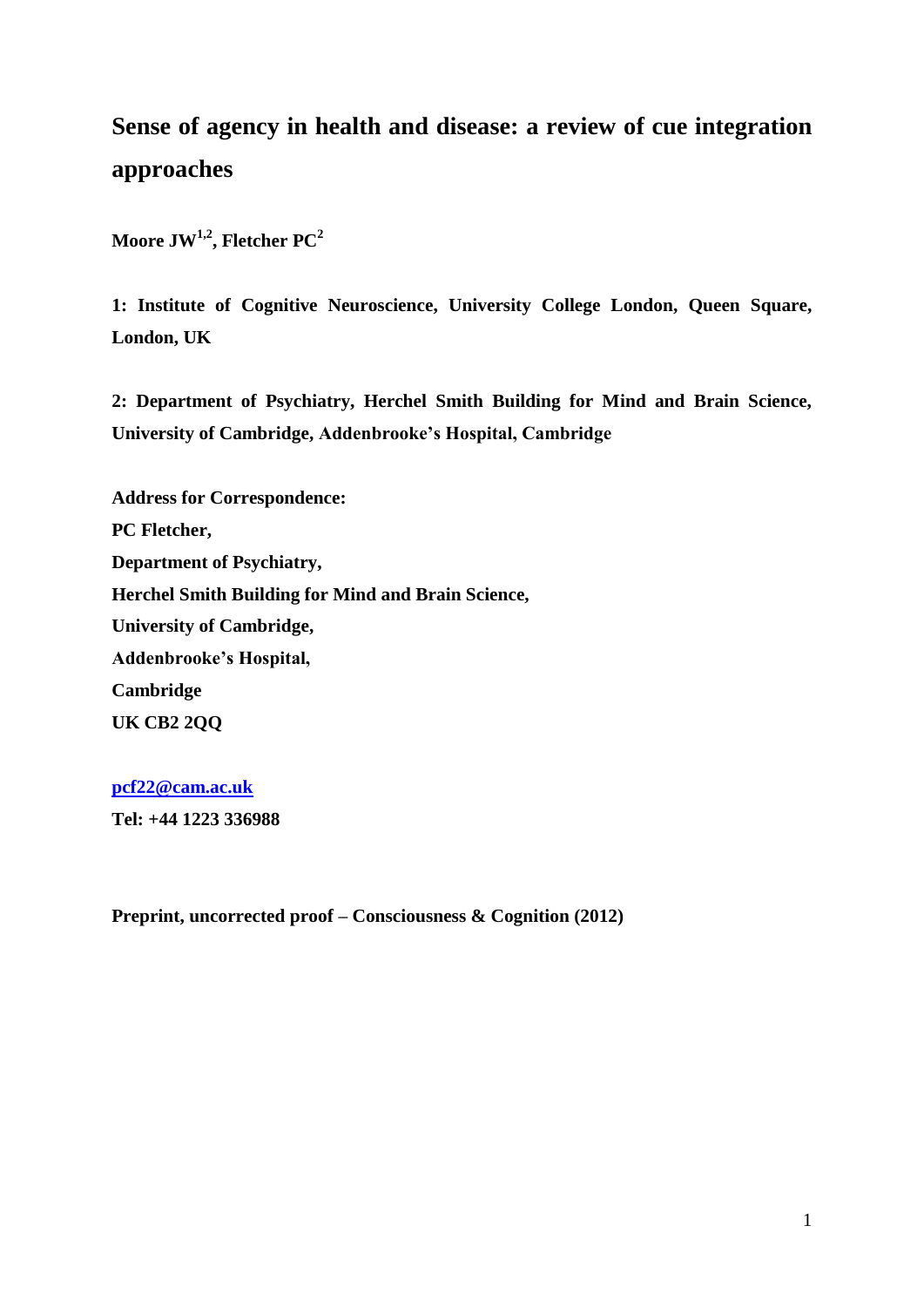# *Abstract*

Sense of agency (SoA) is a compelling but fragile experience that is augmented or attenuated by internal signals and by external cues. A disruption in SoA may characterise individual symptoms of mental illness such as delusions of control. Indeed, it has been argued that generic SoA disturbances may lie at the heart of delusions and hallucinations that characterise schizophrenia. A clearer understanding of how sensorimotor, perceptual and environmental cues complement, or compete with, each other in engendering SoA may prove valuable in deepening our understanding the agency disruptions that characterise certain focal neurological disorders and mental illnesses. Here we examine the integration of SoA cues in health and illness, describing a simple framework of this integration based on Bayesian principles. We extend this to consider how alterations in cue integration may lead to aberrant experiences of agency.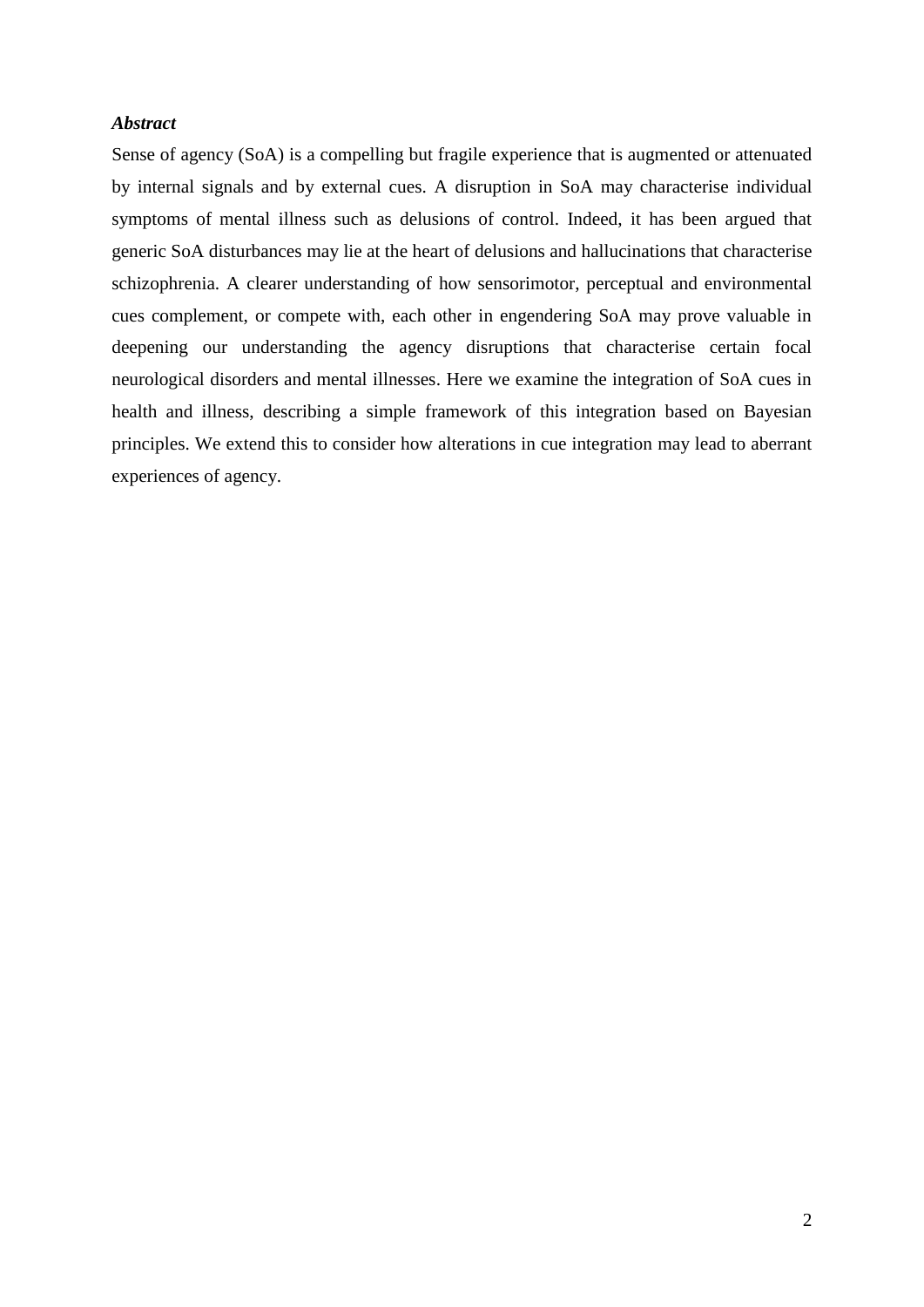# **Introduction**

Sense of agency (SoA) refers to the feeling of generating and controlling actions in order to influence events in the outside world. There have, traditionally, been two competing views of the cognitive origins of SoA. On the one hand it has been suggested that it arises principally from processes serving motor control (Blakemore, Wolpert, & Frith, 2002; Haggard, 2005). On the other, external, situational cues have been emphasised (Wegner, 2002; Wegner, 2003).

In essence, these views differ according to whether they posit that SoA emerges from internal or external cues. More recently this dichotomy has been challenged by the suggestion that both sources of information are likely to be critical and that SoA depends on both internal and external cueing (Wegner & Sparrow, 2004; Wegner, Sparrow, & Winerman, 2004; Synofzik, Vosgerau, & Newen, 2008; Moore, Wegner, and Haggard, 2009). In this paper we review evidence suggesting that multiple cues contribute to SoA and go on to introduce cue integration approaches that have proved successful in modelling human perception. In the context of this cue integration perspective, we consider psychiatric and neurological manifestations of disruptions in SoA.

#### **1. Evidence for the contribution of multiple cues to SoA**

Theories based on computational models of motor control suggest that SoA arises principally from internal cueing (from the very motoric signals responsible for generating the movement itself). Optimal motor control and learning require predictions of both the future states of the motor system and the sensory consequences of movement (Wolpert & Ghahramani, 2000). These predictions are derived from *internal forward models*, of which there are two classes: *forward dynamic* and *forward sensory*. The *forward dynamic model* captures the dynamics of bodily movement. The *forward sensory model* captures the causal relation between movements and their sensory consequences. The *forward model* is thought to play a key role in SoA (Blakemore et al., 2002; Frith, Blakermore, & Wolpert, 2000). According to the socalled 'Comparator Model' (CM) of SoA, predicted sensory information is compared with actual sensory information and, if there is a match, the sensory events are recognised as selfgenerated and SoA ensues. If there is mismatch, then the sensory information describes an external event, and SoA is attenuated or lost. This model has been used to explain a range of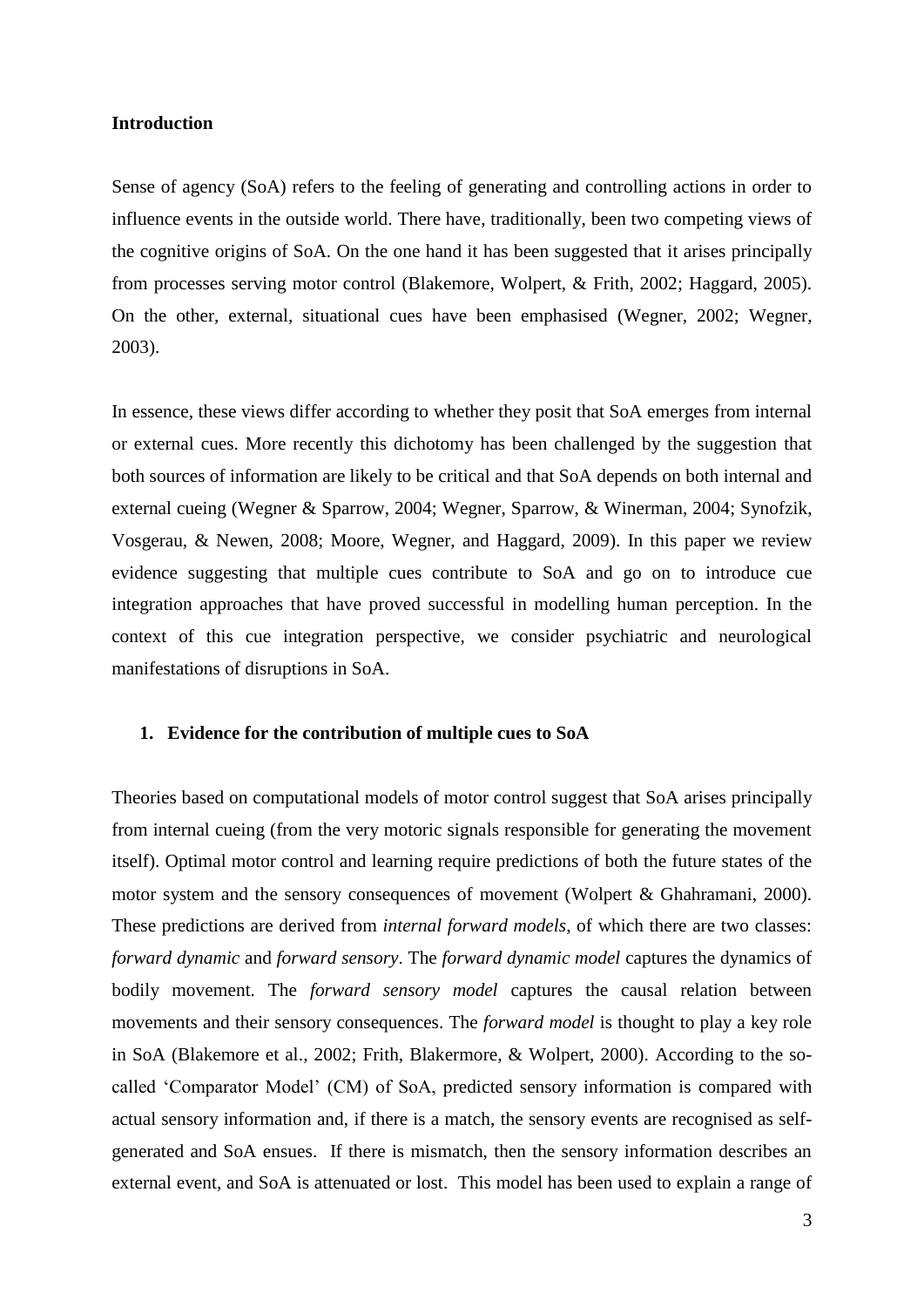phenomena, such as the perceptual attenuation of self-generated stimuli (Weiskrantz, Elliott, & Darlington, 1971; Blakemore, Wolpert, & Frith, 2000) and the aberrant experience of agency characteristic of delusions of control (Blakemore et al., 2002; Frith, 2005).

In contrast, others have emphasised the role of external, situational cues, citing evidence that SoA can be modulated by priming participants with thoughts relevant to a movement just before it is made. For example, using this approach Wegner and Wheatley (1999) induced a false SoA for movements that participants had not in fact performed. Subsequent studies have replicated and extended this finding, showing that consistency between prime-induced prior thought and subsequent action can increase agency judgments for self-generated actions (Pronin, Wegner, McCarthy, & Rodriguez, 2006) and even enhances the experience of vicarious agency for another person's actions (Wegner, Sparrow, & Winerman, 2004) and. As well as suggesting that SoA is fallible, these studies demonstrate that, even in the absence of internal motoric signals (when the participant plays no objective role in bringing about the outcome), SoA can occur (see Synofzik, Vosgerau, & Newen, 2008, for extensive discussion of this).

Thus, SoA can be related both to internal motoric signals and to external cues. There is further compelling evidence from research based on the intentional binding (IB) paradigm. IB refers to the subjective binding in time of voluntary actions to their sensory consequences (Haggard, Clark, & Kalogeras, 2002). It has been proposed that IB provides a viable implicit measure of SoA (Moore & Haggard, 2010). Using this measure, Moore and Haggard (2008) demonstrated the contribution of both internal sensorimotor prediction and external action outcomes to SoA. Binding of the action to the outcome occurs when the likelihood of the outcome is strong, even in the absence of that outcome, i.e. sensorimotor prediction is sufficiently strong to produce binding. Furthermore, when sensorimotor prediction is weak, binding can occur but only when the outcome is present. On these trials the actual sensory outcome appears to trigger the binding effect retrospectively.

The dual contribution of internal motoric signals and external, situational cues was also demonstrated by Moore, Wegner and Haggard (2009), again using the IB measure of SoA. As described above, priming the sensory consequences of movement can induce a false SoA (e.g. Wegner & Wheatley, 1999). By priming the sensory consequences of movement in the presence and absence of voluntary control over action, they investigated whether the presence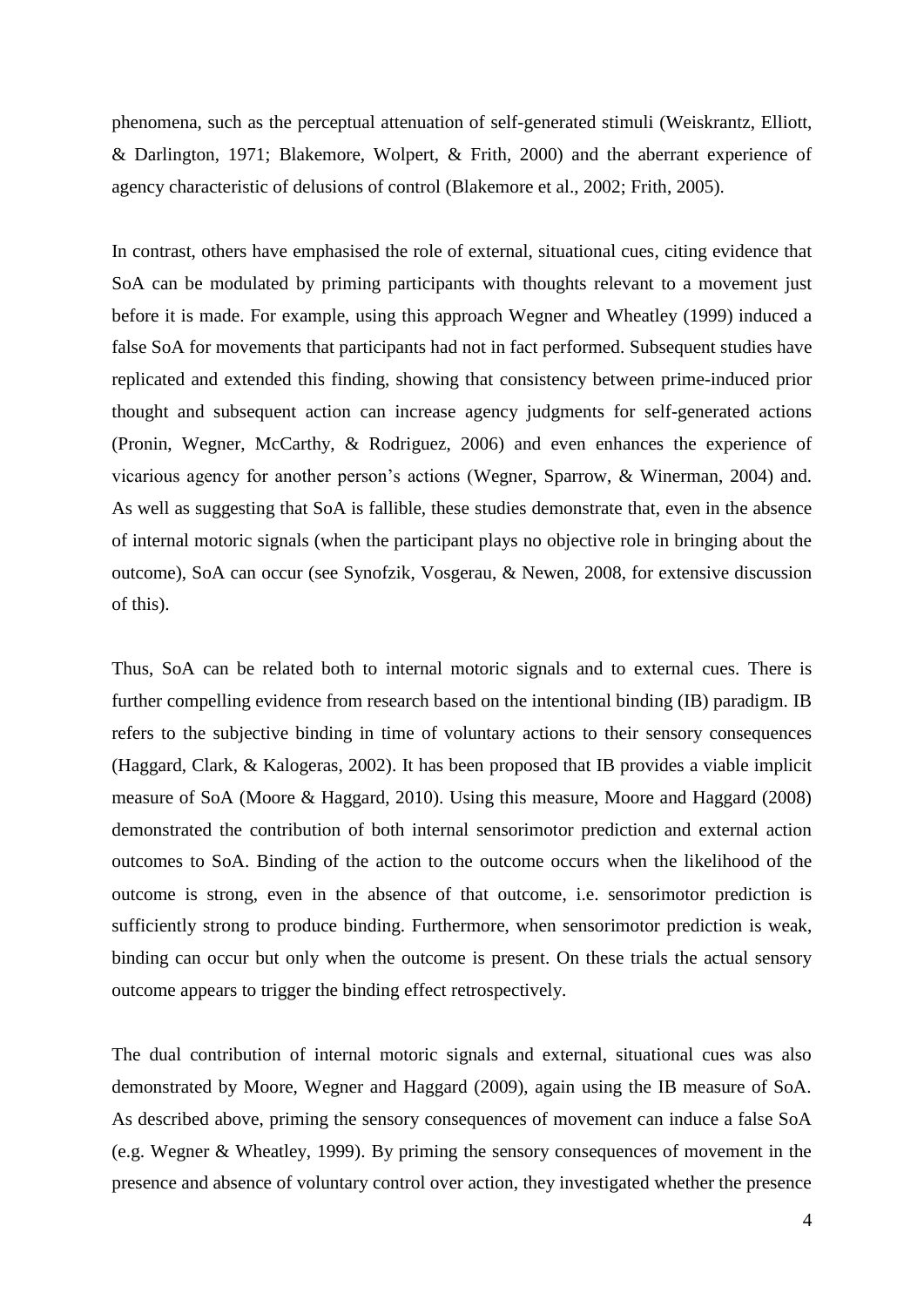of internal motoric signals modified the influence of external primes on SoA. It was found that both cues (primes and motoric signals) influence SoA. However, the influence of primes is significantly stronger when the action is *not* under the participants' own voluntary control. This is intriguing, it suggests that such cues are not additive but rather interactive and that their relative influence is determined by their reliability: In both studies the external cues exert more influence over SoA when internal motoric signals are weak. To explain these findings Moore, Wegner and Haggard (2009) proposed a form of optimal cue integration based on established models in human perception. In the following section we introduce these cue integration models of human perception, before considering their relevance to SoA.

# **2. Cue integration models in human perception**

Accurate perception of features of the environment entails the use of multiple sources of information. Broadly speaking, there are two strategies for combining information: 'sensory cue combination', which maximises information from different sensory sources and 'sensory cue integration' which reduces the variance of the final perceptual estimate (Ernst & Bülthoff, 2004).

#### *2.1. Sensory cue combination and integration*

Because sensory information is inherently noisy, perception of an environmental feature based on a single sensory source would be unreliable. Our perceptual systems overcome this problem by generating percepts based on information derived from multiple sensory sources. When such information is complementary (i.e. not redundant), *sensory combination* is employed. This maximises the information provided by different sensory sources.

One benefit of this strategy is that it can disambiguate sensory information. For example, when sitting in a train carriage someone's mobile phone may ring with the same tone as yours. The auditory information is insufficient for you to tell whether or not it is your phone ringing. Only by visually inspecting your phone (or using some other sensory information such as vibration), can you resolve this uncertainty. By combining different sensory sources you have increased the amount of relevant information available, leading to a more robust estimate.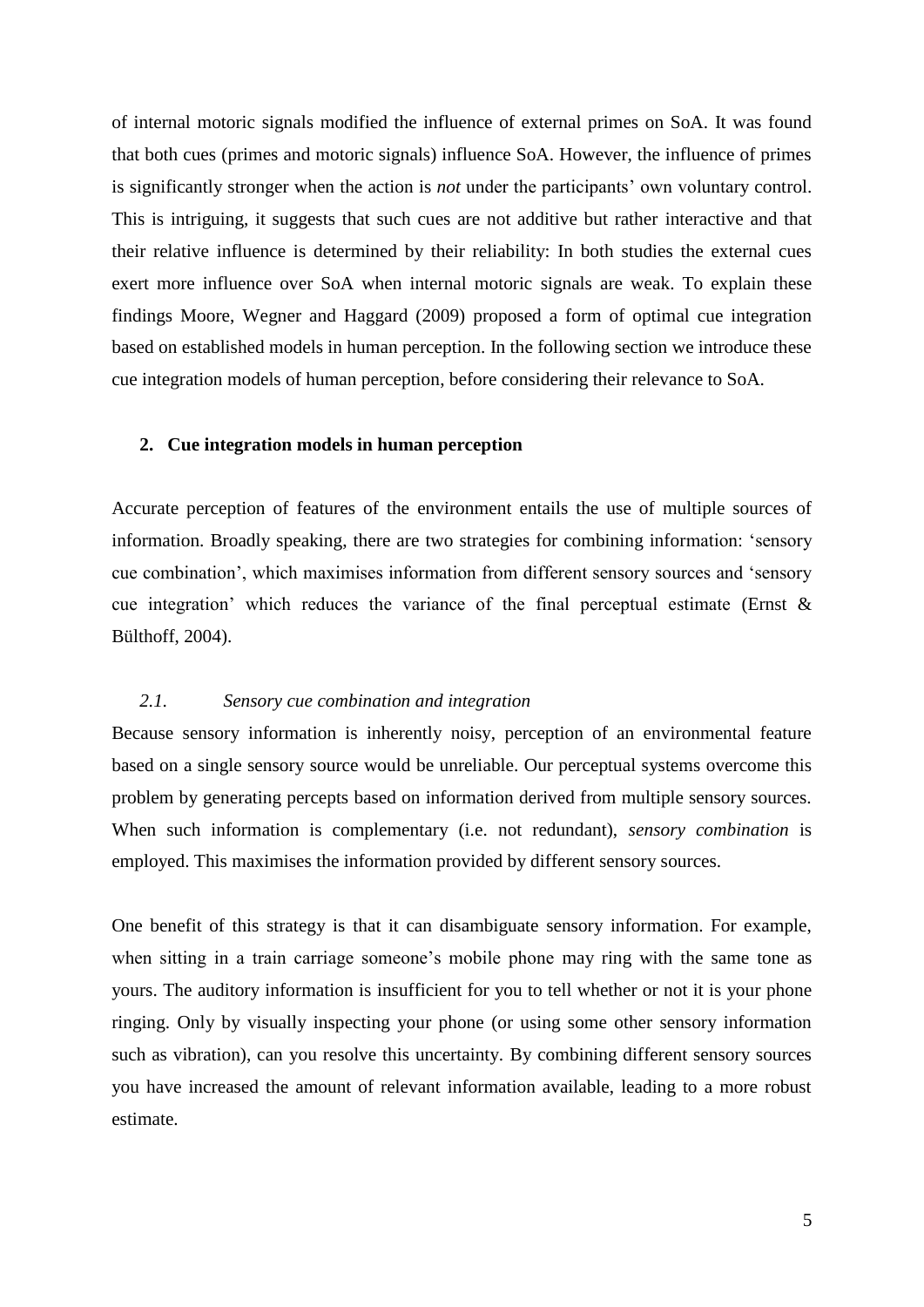Whilst sensory combination increases the amount of information from different sensory sources, sensory integration is a strategy which *reduces the variance* of the sensory estimate, thus boosting its reliability. Sensory integration occurs when sensory information from different sources is redundant; that is, the information refers to the same feature of the environment, and is in the same units and coordinates.

A fundamental goal for the perceptual system is to produce the most *reliable* estimate based on different sources of sensory information. By doing this an agent can effectively interact with its environment. 'Maximum-Likelihood Estimation' (MLE) is an optimal way of integrating different sources of sensory information, maximally reducing the variance of the final perceptual estimate. According to the MLE rule the final sensory estimate (ŝ) is the sum of individual sensory estimates (Equation 1) weighted by their reliability (the inverse variance of the sensory estimates; Equation 2). In this scheme, the variance of the final estimate is lower i.e. it is more reliable than estimates based on individual sensory sources.

$$
\hat{s} = \sum_{i} w_{i} \hat{s}_{i} \text{ with } \sum_{i} w_{i} = 1
$$
 (Equation 1)

$$
\underline{W}_{j} = \frac{1/\sigma_{j}^{2}}{\sum_{j=1...j...N} 1/\sigma_{j}^{2}}
$$
\n(Equation 2)

Ernst and Banks (2002) have shown that, when combining visual and haptic information, humans estimate object size in a way that is entirely consistent with the use of MLE: when both types of cues are available, estimates are strongly influenced by (the more reliable) visual information, and when the experimenters degraded the quality of visual information (by adding noise), the influence of haptic information increased.

# *2.2. Incorporating Prior Information: Bayesian integration of cues*

This MLE rule for sensory cue integration is entirely 'bottom-up'; cue integration is modelled using likelihood functions only, thus ignoring the possible influence of prior information.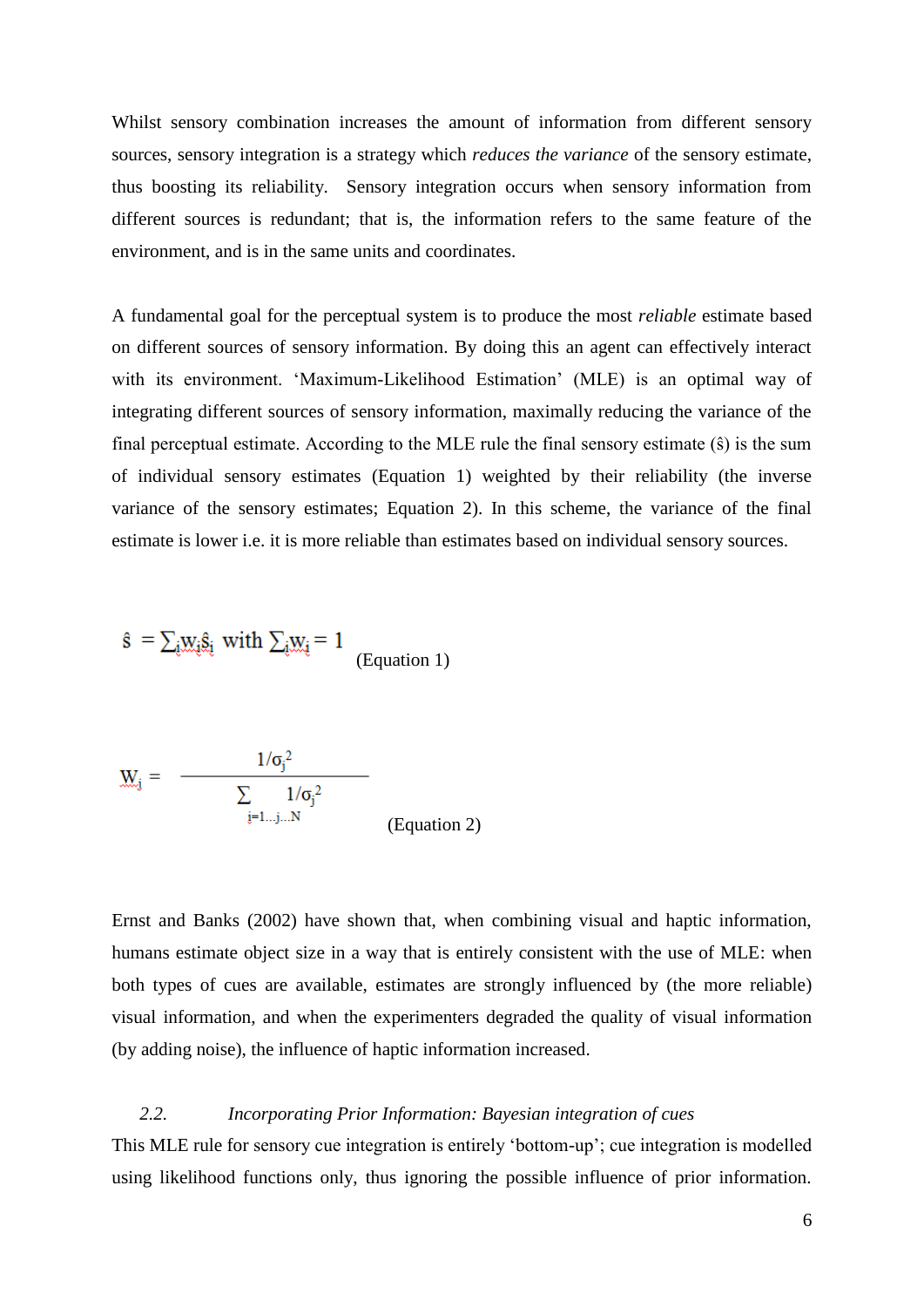However, such 'top-down' influences can be incorporated by adopting Bayes' rule. Here, the cue weights are inversely proportional to the likelihood functions, and the integration of cues is influenced by prior information. Equation 3 is the Bayesian scheme for estimating an object's location (X) based on visual (V) and auditory cues (A; following Knill & Pouget, 2004).

P(X|V,A) = p(V,A|X) p(X)/ p(V,A) Posterior Likelihood Prior (Equation 3)

Here, the posterior distribution is proportional to the product of the likelihood and the prior (the denominator is a normalising constant). The likelihood can be decomposed into the product of the likelihood functions associated with each of the cues (V,A) (Equation 4).

$$
p(V, A|X) = p(V|X) p(A|X)_{(Equation 4)}
$$

What this means, in essence, is that the likelihood functions of each type of cue (visual and auditory) under a given set of circumstances, contribute to the overall "hypothesis" (posterior) about the location of the source of sensory stimulation. The posterior is a result of integration of the two cues dependent on their reliability. We have already shown how cue integration improves the estimate's reliability. One advantage of the Bayesian scheme is that such reliability is further augmented: incorporating *prior information*, if it is available, further reduces estimation variance. A number of studies suggest that the human perceptual system can implement this form of Bayesian cue integration and it is this form of cue integration that, we suggest, underpins SoA. (Of course it should be noted that Eq. 4 entails an assumption about the absolute or conditional independence of V and A, and this will not necessarily hold for all situations or indeed for particular patient groups).

#### **3. Cue integration and SoA**

We suggest that the challenges facing the agency processing system are comparable to those facing the perceptual system. Accurate attribution of agency requires that uncertainty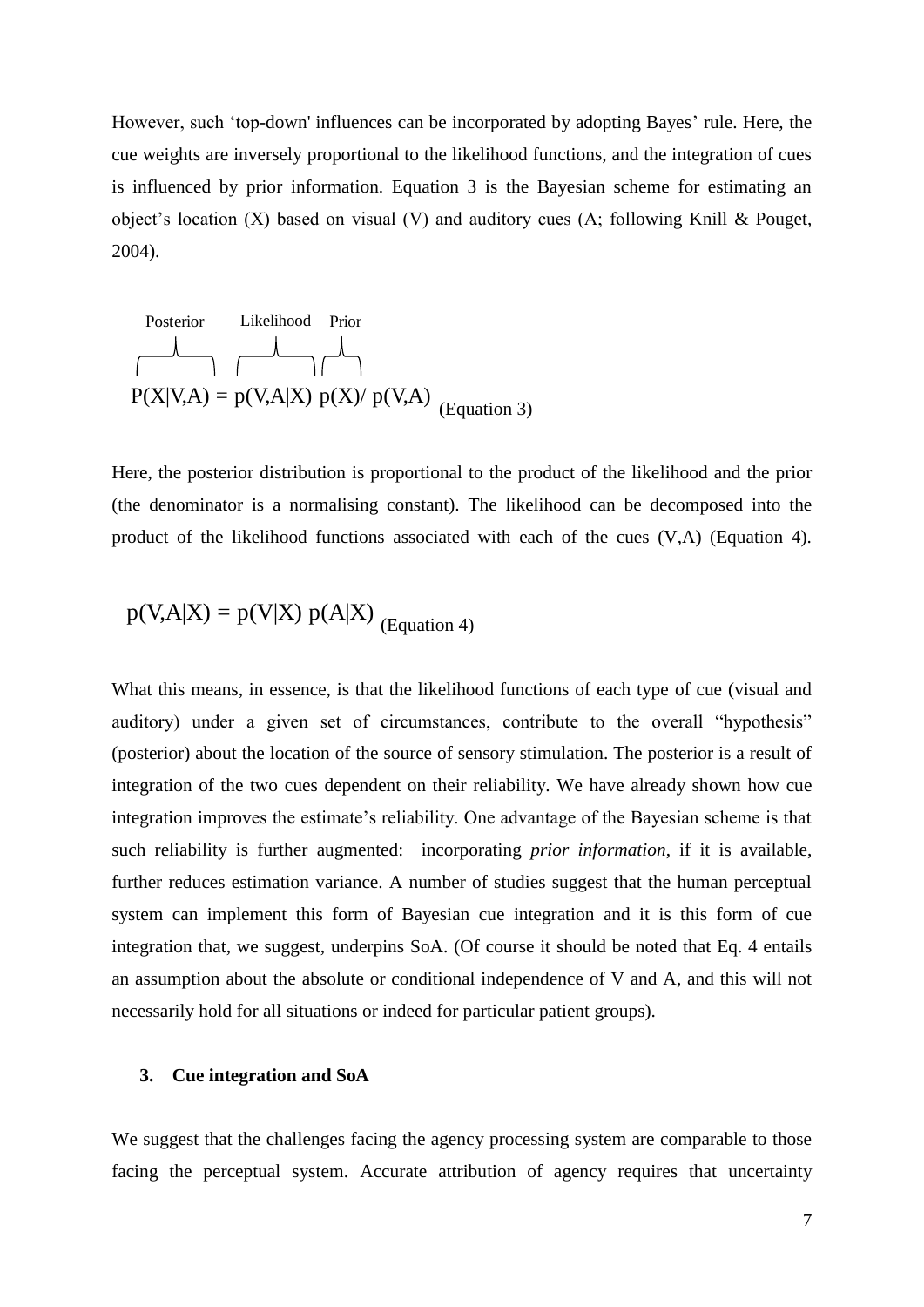concerning the agentic origins of movement is dealt with appropriately. This uncertainty is inherent in the internal motoric signals underpinning sense of agency: sensorimotor prediction is probabilistic. Uncertainty is also a feature of the external cues to agency owing to the presence of noise in the sensory processing and transmission of these cues. Bayesian cue integration represents an optimal strategy for dealing with this uncertainty.

In this Bayesian cue integration framework, SoA can be viewed as the posterior (the belief or experience that one is the agent). The SoA will be determined by the integration of various agency cues, and the relative influence of these cues will be determined by their reliability. For example, consider a simplified case in which an agent has access only to sensorimotor (SM) and proprioceptive (PR) cues about the agentic origins of an action. In this example (Equation 5), the SoA (A) will be based on an integration of these two individual cue estimates of agency:

Posterior

\nLikelihood

\nPrior

\n
$$
\downarrow
$$
\n
$$
p(A|SM,PR) = p(SM,PR|A) \cdot p(A) / p(SM,PR)
$$
\n(Equation 5)

As in the example above, the likelihood would be the product of the likelihood functions associated with each of the cues (SM,PR) (Equation 6):

 $p(SM, PR|A) = p(SM|A) p(PR|A)$  (Equation 6)

This can be extended to incorporate other, external cues such as those provided in the study above (Moore, Wegner and Haggard, 2009). It provides a framework within which to understand how SoA depends on both internal and external cues with greater or lesser reliability. If one cue is absent, other cues can still be exploited allowing flexibility and robustness. By recognising the contribution of various agency cues we can also account for a wider range of findings than those models of SoA which emphasise the contribution of just one cue (see section 4.1 below). Moreover, it acknowledges the interaction between cues: both of the IB studies described above found that the influence of external cues to agency increased when the reliability of internal motoric information decreased (Moore & Haggard,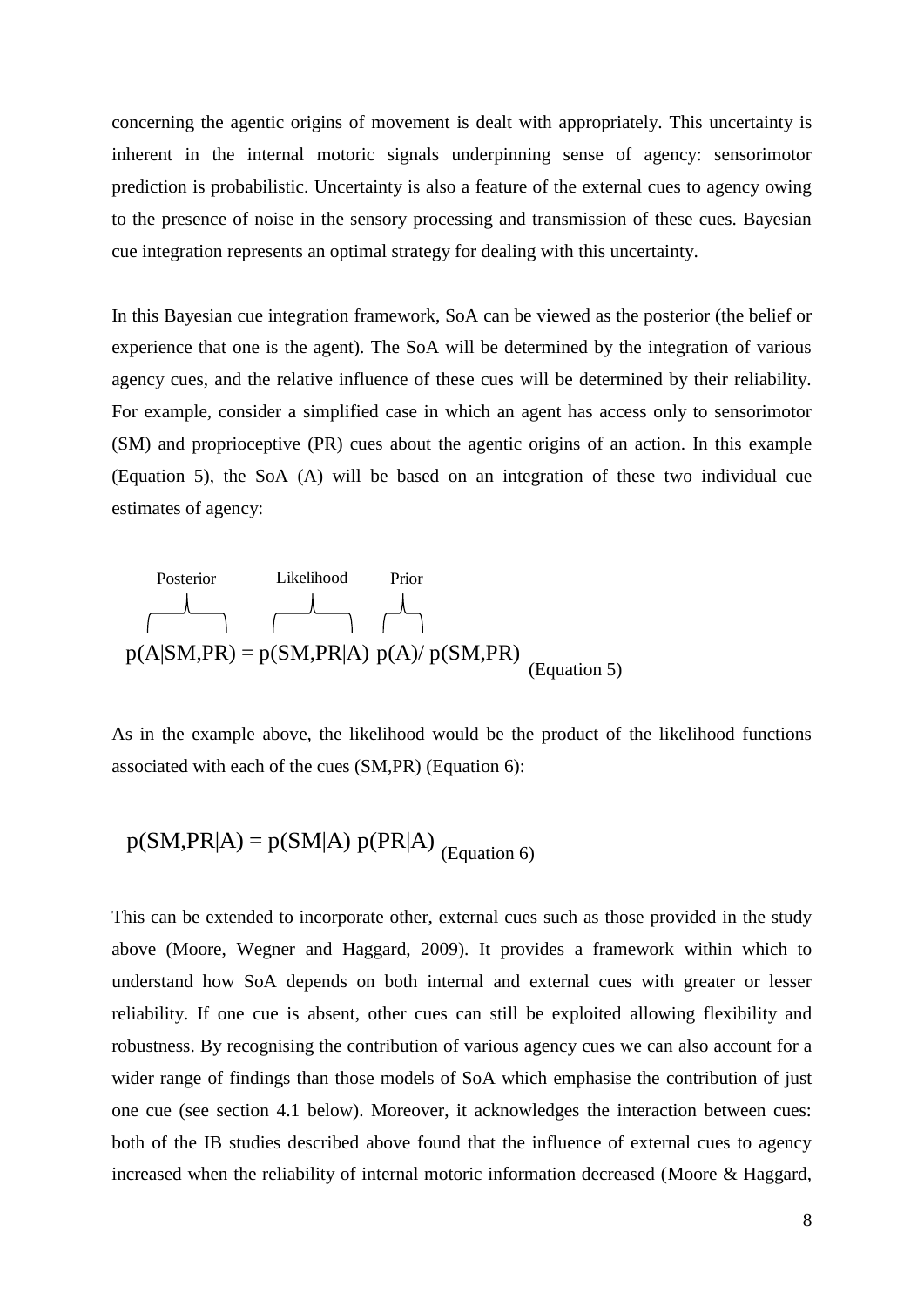2008; Moore, Wegner, & Haggard, 2009). The relative resistance to external agency cues when internal motoric information is reliable suggests a higher intrinsic weighting for this latter source of information. Furthermore the increased influence of external agency cues when internal motoric information becomes less reliable suggests a shift in weighting in line with changes in reliability. This framework has also been invoked to explain the different pattern of results in patients with schizophrenia on SoA paradigms (Synofzik, Thier, Leube, Schlotterbeck, & Lindner, 2009; Voss et al., 2010), which we discuss in more detail below. It should be noted too that the prior information itself will have a certain degree of reliability and that strong, reliable priors may have a dominant influence on the ensuing SoA. We will consider this possibility – that expectations influence SoA profoundly.

As we have described, cue integration also results in the variance of the final estimate being less than the variance for each of the other cues individually. This improved reliability is important for SoA. In order to interact with, and exploit, its environment optimally, an agent has to determine those sensory events for which it is responsible. Such reliability is further augmented under the *Bayesian* approach to cue integration (compared with others such as the related Maximum Likelihood Estimate scheme): incorporating *prior information*, if it is known, reduces estimation variance. Recognising this offers a perspective on agency disruptions. We propose that SoA emerges from the integration of prior information and of internal and external cues. Furthermore, this integration is influenced by the reliability of each of these. According to this view, agency disruptions may be better understood by considering specific alterations in the nature and reliability of these signals of agency.

In short, the Bayesian approach acknowledges the importance of multiple cues in the emergence of SoA. The reliability of cues, as well as prior expectations, will determine the extent to which they contribute to this experience. Below, we consider the application of this view to relevant data in healthy adults before considering its utility in understanding disrupted SoA associated with certain disorders.

# *3.1. Further evidence in support of cue integration in SoA*

In the domain of human perception, vision often has a higher intrinsic weighting than other perceptual modalities for certain estimates, such as size or location (Ernst & Banks, 2002; Ernst & Bülthoff, 2004). The data from Moore, Wegner & Haggard (2009) suggest that, for SoA, internal cues to agency have a higher intrinsic weighting than external cues. Therefore,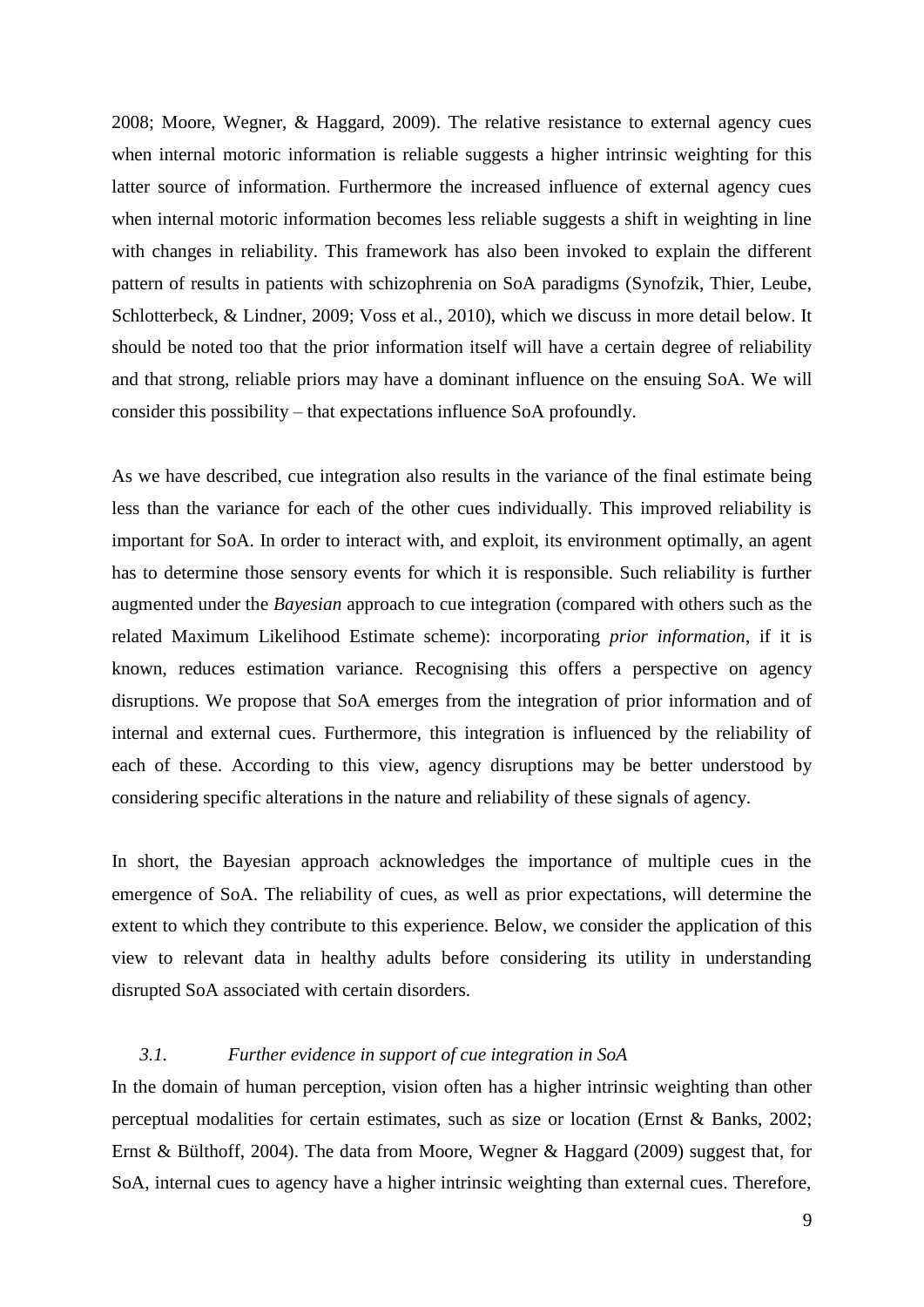a strong prediction from the cue integration framework is that internal cues to agency will dominate SoA. As a consequence, the presence of such internal cues could result in illusory experiences of movement. Alternatively, the absence of internal cues to agency could result in a feeling of not having moved, when in fact one had. A recent study by Desmurget et al (2009) supports these predictions. They directly stimulated parietal and premotor regions in seven patients undergoing brain surgery. Stimulation of inferior parietal regions (left and right) produced experiences of intending to move. Crucially, when stimulation was increased patients reported having actually moved despite no detectable evidence for this. This suggests that the internal cue to agency, the intention to move, was sufficient to produce the experience of movement, as is predicted by the cue integration model. Desmurget and colleagues also found that, when dorsal premotor regions were stimulated, patients did not experience an intention to move. Importantly, when stimulation intensity was increased this elicited detectable movements, but the patient reported no experience of moving. This suggests that the absence of the internal cue to agency, the intention to move, eliminated the experience of agency. Again, this is predicted by the cue integration framework. It should be noted that these patients could not see their own bodies. Visual cues, we would predict, should reduce SoA during parietal stimulation and increase it during premotor stimulation.

Importantly, these findings by Desmurget et al are not readily explained by other models of SoA. For example, the CM (described in section 1.) states that SoA is dependent on the comparison between internal sensorimotor predictions and the sensory consequences of movement. However, in this study, patients experienced SoA in the absence of movement: no comparison was possible. An alternative model developed by Wegner and colleagues (Wegner & Wheatley, 1999; Wegner, 2002; Wegner, 2003) also fails to explain this finding. According to this view SoA is based on a causal inference about the relationship between thought and action (and also action outcomes): for example, if a thought occurs prior to action, is consistent with the action and if there is no other possible cause of the action, then it is inferred that *I* caused by action. The patients who experienced SoA in the *absence* of movement are not consistent with the predictions of this model.

Subsequently presented external cues can also over-ride internal cues to agency such that the memory for agency may be profoundly changed. In the choice blindness (CB) paradigm, participants accept and then justify a choice they have not in fact made (Johansson, Hall, Sikström, & Olsson, 2005; Hall, Johansson, Tärning, Sikström, & Deutgen, 2010). One may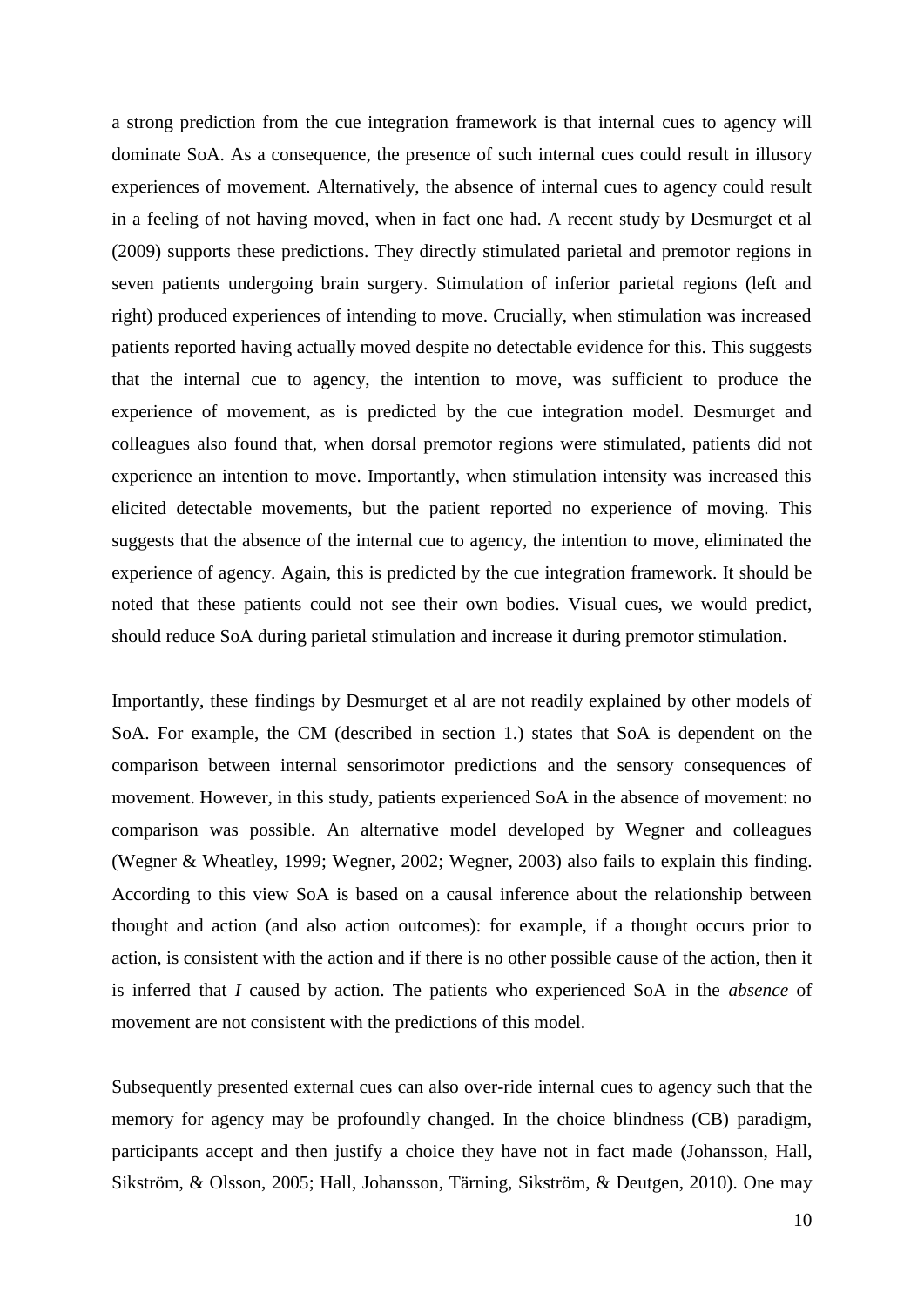invoke a cue integration explanation for this, whereby the external cue to agency (i.e. the actual presented external feedback about the choice) is sufficiently compelling to override any intrinsic signals about the choice that had been made. In other words the external cue receives higher weighting, and therefore contributes more to the experience, than internal cues. By this token, we would predict that, if the strength of the internal cue were augmented then participants would become more resistant to the experimenter's subterfuge.

More recent IB data is also consistent with the cue integration framework. Desantis, Roussel, Waszak (2011) investigated IB under different agency contexts: a) participants were unsure whether they or a confederate had produced an outcome; b) participants were told that they had produced the outcome; and c) participants were told that the confederate had produced the outcome. They found normal binding in the uncertain condition, where there was no explicit instruction concerning the agentic origins of the outcome. They also found that IB was increased when participants were led to believe an outcome was contingent on their own behaviour, compared to the condition in which they were led to believe that the outcome was caused by the confederate. These results suggest that under uncertainty, participants use sensorimotor information to guide their experience of action, consistent with the idea that internal cues to agency receive higher weighting. However, if external cues to agency are sufficiently compelling (i.e. in the form of an instruction that the confederate is now in control), this may over-ride the sensorimotor information.

There is, then, convincing evidence that SoA can be characterised in terms of a weighted integration of internal and external cues. Moreover, this approach may explain a wider range of agency data than existing models. However, while we believe that the evidence presented in support of the cue integration approach is convincing, it remains, nevertheless, indirect. Perhaps more direct evidence could be obtained by adopting the approach used by Ernst and Banks (2002), independently manipulating the reliabilities of two agency cues.

In Moore, Wegner and Haggard's (2009) paper it was suggested that cue integration may help explain disruptions in SoA associated with certain neurological disorders, an idea taken further in a commentary on that paper by Synofzik, Vosgerau and Lindner (2009). In the following section, we expand on this idea. While evidence is limited, we would like to show that these disorders may be characterised in terms of changes in the how priors and cues are integrated. and that taking this perspective contributes to the goal of understanding how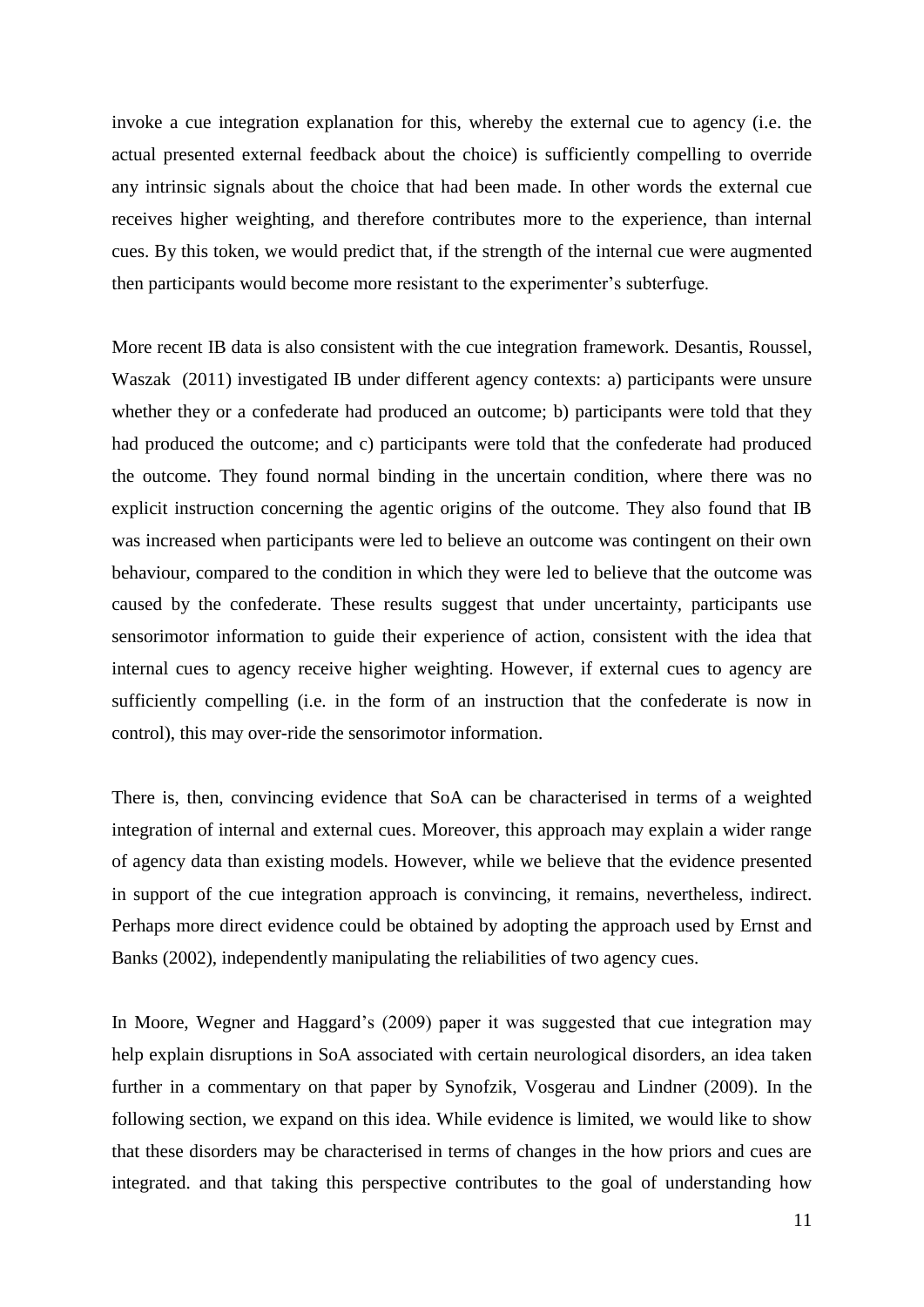neurochemical and functional anatomical disturbances may manifest in an altered experience of agency.

#### **4. Cue integration and disorders of SoA**

Disturbed SoA may be present, sometimes strikingly so, both as a consequence of focal neurological lesions and of the, presumably more diffuse, neural changes underlying mental illness. We first consider certain well-known neurological conditions (Anarchic Hand Syndrome, Alien Hand Syndrome and Utilisation Behaviour) which are characterised by relatively well-demarcated disruptions before considering the more global deficits characteristic of schizophrenia.

#### *4.1. Cue integration and neurological disorders*

#### *4.1.1. Anarchic hand Syndrome(AnHS)*

AnHS (Marchetti & Della Sala, 1998) is characterised by the loss of sense of control for an affected limb. In contrast to Alien Hand Syndrome (see below) the sufferer recognises the hand as belonging to him or herself but there is a compelling experience that it is beyond control, having its own will and responding to external cues. In one reported instance (Feinberg, Schindler, Flanagan, & Haber, 1992), a patient remarked that his hand seemed to anticipate his own intentions, making a movement that he subsequently felt the desire to enact. It should be remarked that the movements of the hand are not utterly random: they appear goal-directed and sensitive to external stimuli. They may, moreover, be amenable to external verbal commands (Cantagallo, Spinazzola, Rabuffetti, & Della Sala, 2010). What is lacking is the sufferer's sense of having willed the action or of being able to control or stop it. Nor is there some general deficit of agency: other movements are experienced as intended and voluntary (indeed, sometimes the non-affected hand is employed to physically control the anarchic movements of the affected hand).

# 5.1.2 Utilisation Behviour (UB)

In UB (Lhermitte, 1983), the patient's actions are similarly driven by external stimuli. For example, he might don a pair of spectacles that happen to be lying in front of him. A second pair may then be picked up and worn on top of the first. In contrast to AnHS, UB is not experienced as counter-intentional or uncontrollable by the patient. Rather, it appears to be accepted without question. Indeed, the patient, when challenged, provides superficial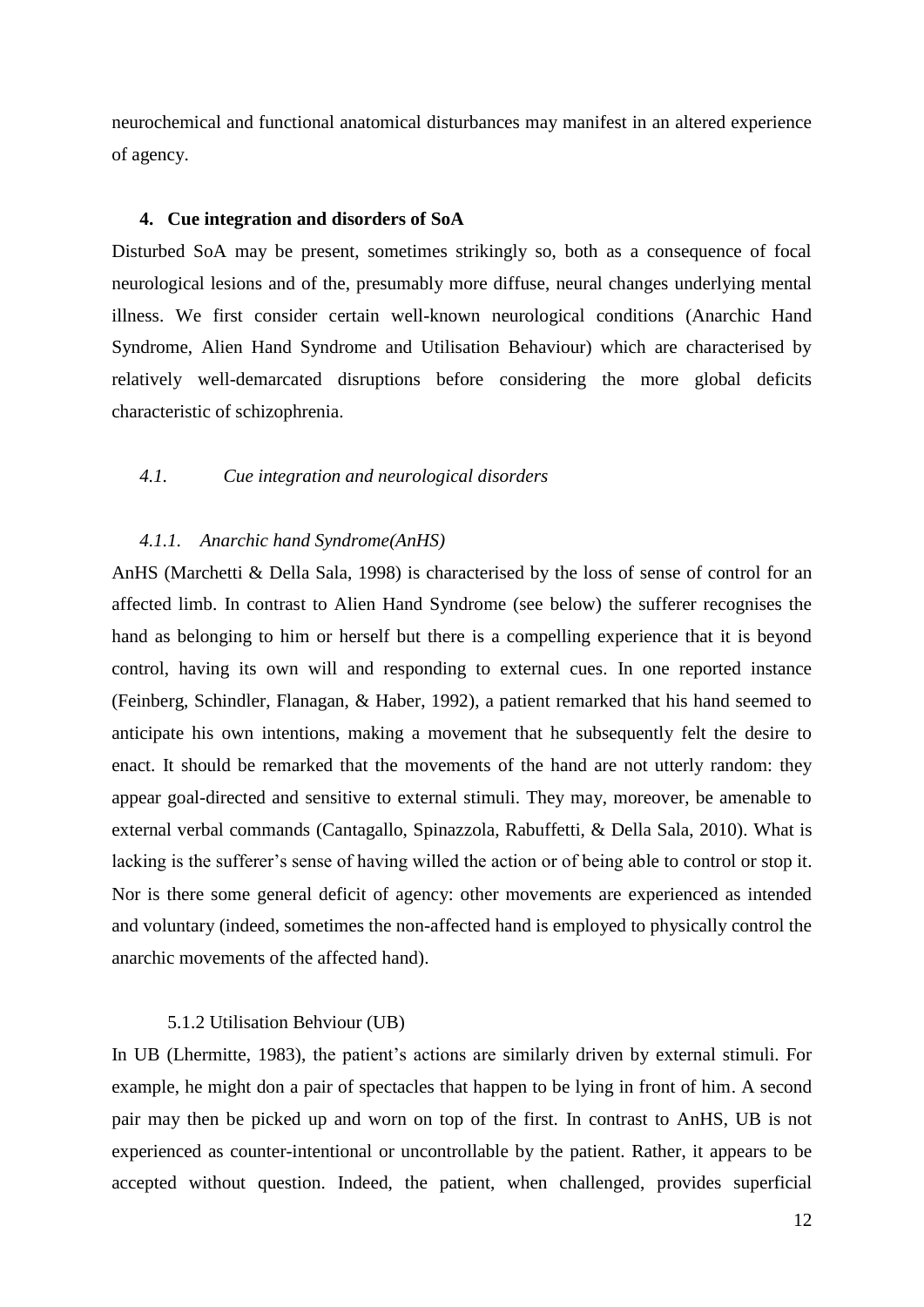explanations for it. As with AnHS, behaviour may be modified by verbal cues. For example, Lhermitte (1986) describes a patient who, on being told that he was in an art gallery, began to browse and comment on the pictures on the walls, a phenomenon that Lhermitte referred to as "Environmental Dependency Syndrome" (Lhermitte, 1986). It appears to be related, too, to imitative behaviour (*echopraxia*), perhaps another example of the behaviour being driven predominantly by external cues.

#### *5.1.3 Alien Hand Syndrome*

While the term Alien Hand Syndrome (AlHS) is sometimes used interchangeably with AnHS, these two clinical syndromes are quite distinct. AlHS occurs in the context of a hemiparesis which the patient denies (anosognosia for hemiparesis). In addition to denying that the limb is paralysed, the patient behaves as though it is not, sometimes claiming that it moves normally and, in the case of AlHS, asserting that it does not belong to them (asomatognosia) and perhaps even belongs to someone else (somatoparaphrenia). Baier & Karnath (2008) reported an intimate link between a tendency to deny the existence of a hemiparesis and a disturbed sense of ownership for the affect limb, further identifying illusory body movements in a subset (5 out of 11) of individuals. Feinberg et al (2000) showed a similar proportion of illusory movements and, further, reported that such illusions could be provoked by instructions to move the affected limb.

# *5.1.4 AnHS, UB and AlHS: dissociable disturbances in cue integration?*

There may be much to be gained by considering these syndromes together (e.g. Spence 2002; Pacherie, 2007). While AnHS and UB are strikingly similar in a number of ways, most notably in the tendency towards behaviour which is driven by external cues rather than internal goals, they differ greatly in the accompanying subjective experience of the environmentally-driven behaviours.

Blakemore, Wolpert and Frith (2002) have suggested that these two groups of patients differ in terms of their ability to represent (or access representations of) intended movements: AHS patients maintain this capacity whereas UB patients do not. (Presumably, these differences emerge because the underlying neurological deficits are distinct: AnHS is associated with lesions to supplementary motor area while UB is primarily associated with frontal damage (Lhermitte, 1983) though more widespread damage to fronto-striatal circuits may be critical (Archibald et al, 2001)). With this in mind, we may speculate that both types of patient, on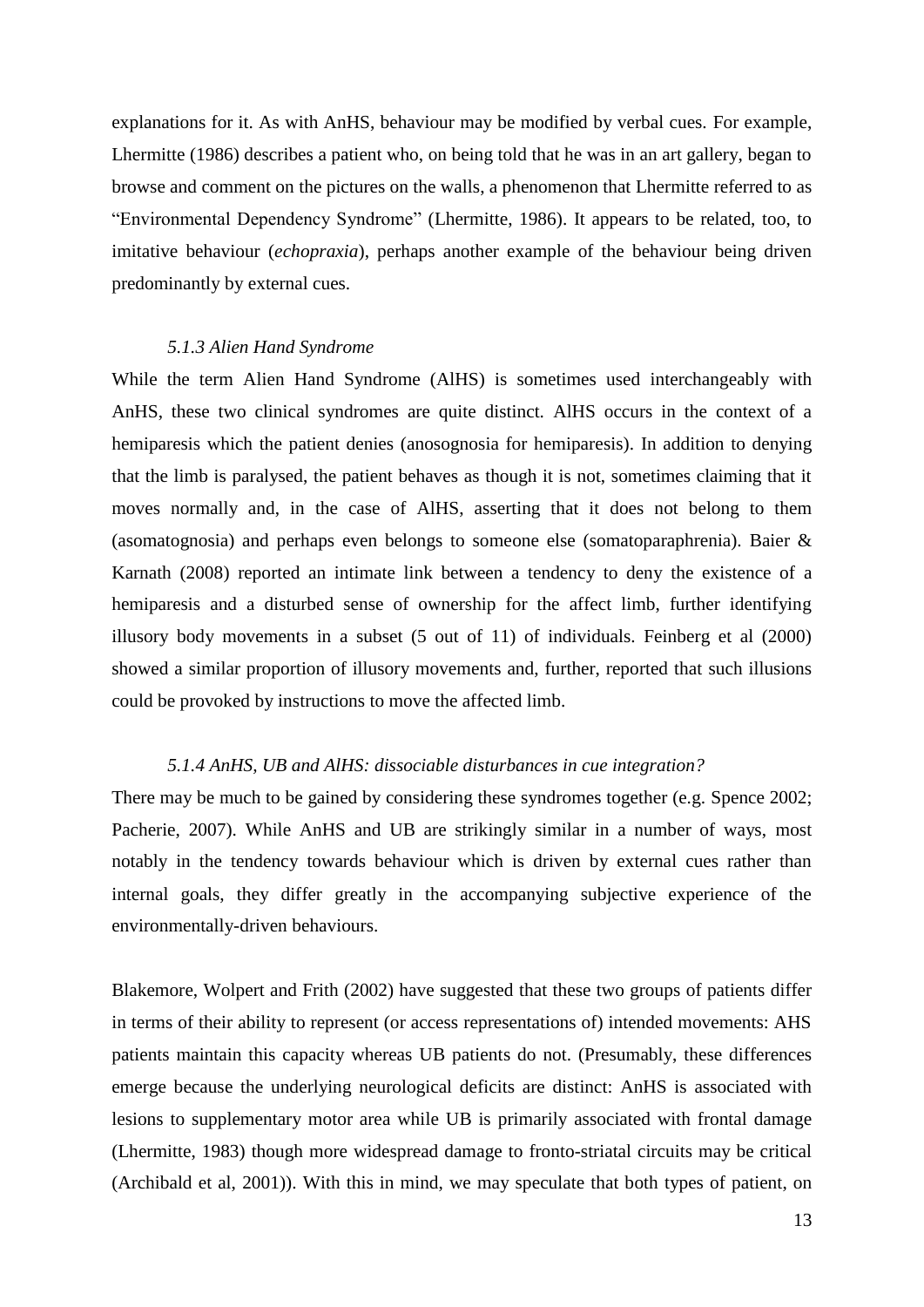the surface at least, receive some external evidence that their behaviour is agentic. For example, they see and feel their hand moving and interacting with environmental cues. However, in the case of AnHS, there is a preserved capacity to recognise that external cues to agency are in direct conflict with their own goals, to which they have access. As such, patients will treat these external cues as unreliable indicators of agency. The consequence of this - preserved internal cues (indicating lack of agency) and unreliable external cues to agency - is the typical AnHS experience of a loss of SoA. In the case of UB, patients fail to recognise the fact that external cues to agency are in direct conflict with their own goals as they are unable to access these goal representations. In the absence of any perceived conflict, these external cues will be treated as reliable indicators of agency and patients will accept these movements as their own, justifying them with post hoc explanations. A comparable phenomenon in healthy people is may be the choice blindness paradigm described above and the observations that external cues carry relatively more weight when internal cues are unreliable (Moore & Haggard, 2008; Moore, Wegner, & Haggard, 2009).

While the AlHS, like AnHS, is characterised by a lack of SoA, the former also entails a denial of ownership. Synofzik and colleagues argue that considering AnHS and AlHS underline the importance of distinguishing ownership from agency (Synofzik, Vosgerau, & Newen, 2008). This is a compelling argument: after all, how can we have SoA for a limb that we do not own? However, it is worth noting that, even when the sense of ownership is absent, the desire to move the affected limb can lead to the illusion or hallucination that it has indeed moved (Feinberg, Roane, & Ali, 2000; Baier & Karnath, 2008). Moreover, this phenomenon shows a close relationship with both the degree of anosognosia (failure to recognise the hemiparesis) and disturbed sense of ownership. In our view, this relationship underlines the importance of the optimal integration of multiple cues in generating both the sense of ownership and of agency. Put simply, the sense of ownership emerges from somatosensory cues that are attenuated in such patients, with a corresponding attenuation of ownership experience. However, in the context of a conscious attempt to move the affected limb, the preserved intention may be sufficient to engender a (false) sense that movement has actually occurred. The internal motor cue that the movement is going to be made carries a comparatively greater weight than the noisy or absent sensory feedback and it is this that leads to the illusion that movement has occurred. This view leads to the prediction that the tendency to illusory movements under instruction would be greater in patients in whom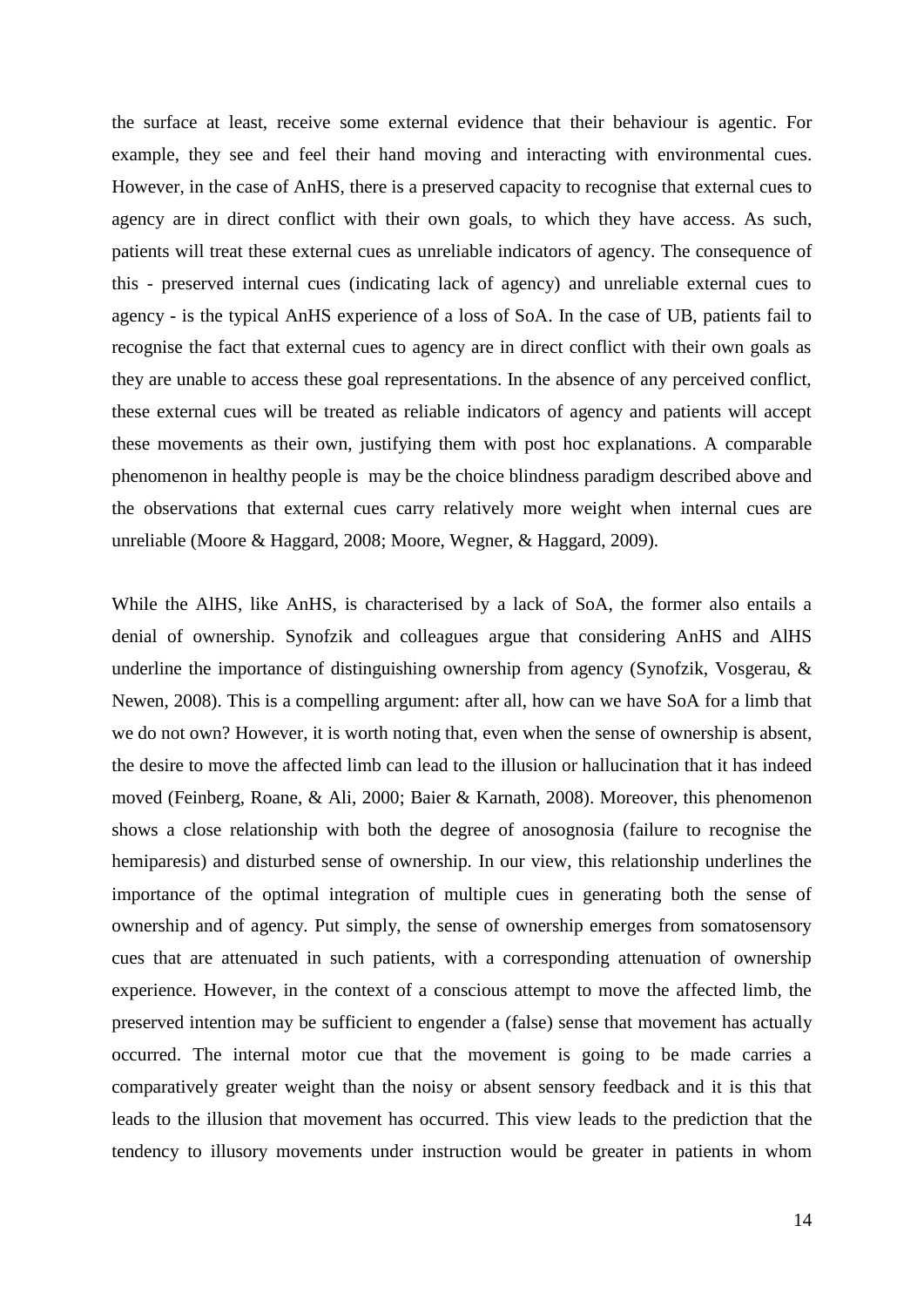anosognosia and asomatognosia is more pronounced, which is precisely what Feinberg and colleagues observed.

What is not clear is why AlHS is accompanied by the bizarre beliefs of the patient: the disavowal that the limb is paralysed or the assertion that it belongs to someone else. As Synofzik et al observe, we may consider sense of ownership as emerging from multiple sensory cues and the absence of these cues in the paralysed limb might account for the feeling that it is an alien hand. But for the patient to arrive at the circumscribed delusional belief that it belongs to another is harder to fathom. In the next section, we consider cue integration in the context of the delusional state.

# *4.2. Cue integration and schizophrenia*

A fundamental disturbance in SoA may plausibly be invoked to explain many of the positive symptoms (delusions and hallucinations) of schizophrenia. Passivity phenomena, quite clearly involve the misattribution of one's own thoughts, feelings and actions to an external agent. In *thought insertion* for example, the deluded individual believes that his thoughts are not, in reality his own: they are actually those of another. In delusions of motor control, an action is perceived to have been initiated and controlled by another. In such cases, the misapplication of a SoA is obvious. But other features may also be characterised, albeit less obviously, by misattribution of agency. Auditory hallucinations clearly arise in the brain of the sufferer, perhaps as internal speech, but they are perceived as originating externally. There are a number of studies of reality distortion in schizophrenia that clearly show a bias towards attributing internally-generated percepts to an external source (Keefe, Arnold, Bayen, McEvoy, & Wilson, 2002; Simons, Davis, Gilbert, Frith, & Burgess, 2006). Of course, some of the other apparently irrational beliefs (delusions) of schizophrenia are less easy to explain in terms of agency misattribution. A delusion that one is being persecuted for example or the belief that general external events are referring specifically to oneself (delusions of reference) may be less amenable to this explanation. Yet these too have been considered in such terms (Frith, 1992), and it has been suggested that a fundamental deficit that leads to repeated confusion between internal and external origins of sense-data may be a prelude to the formation of such beliefs (e.g. Fletcher & Frith, 2009).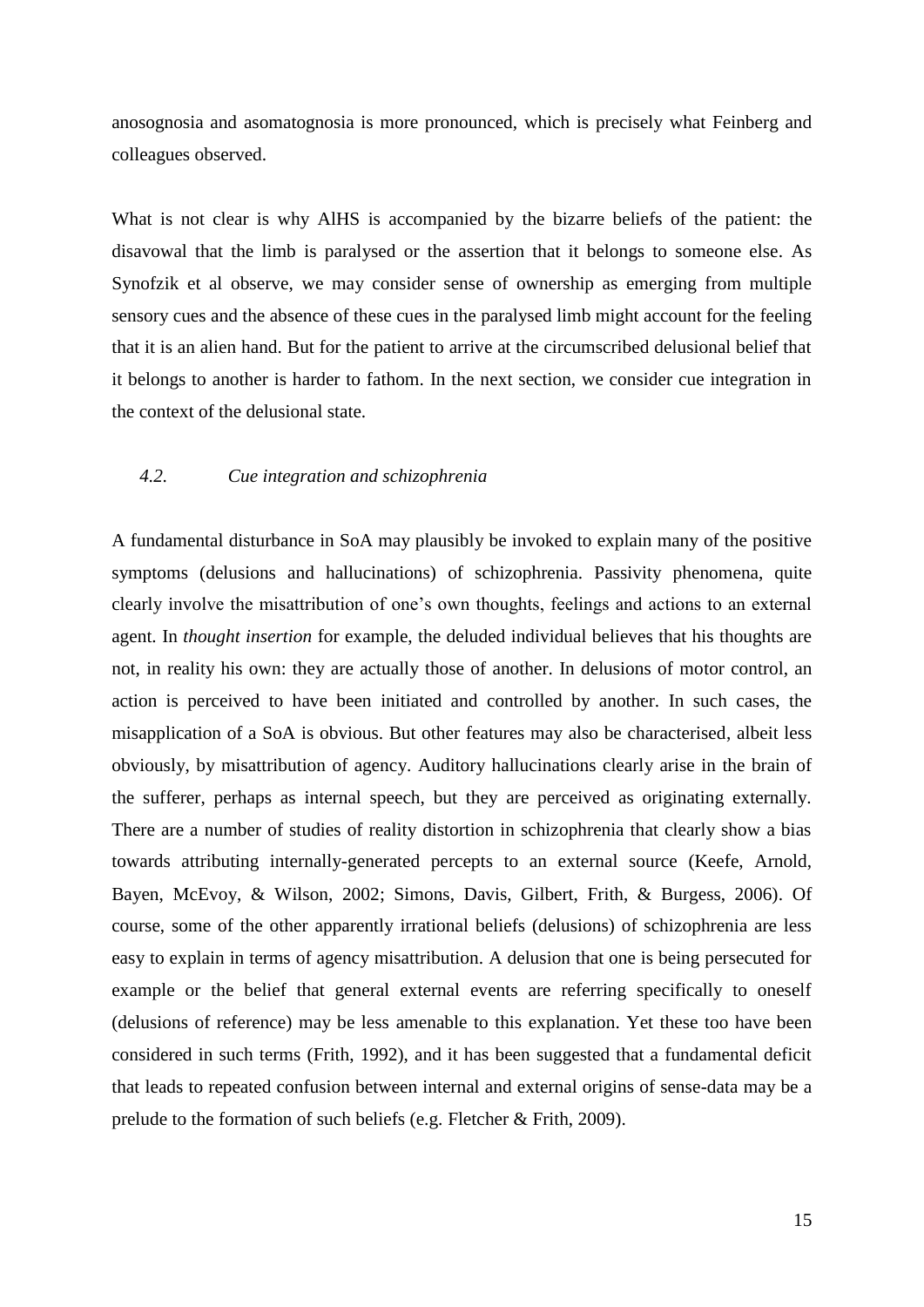Thus, there are prima facie reasons for considering an altered SoA as being critical in explaining symptoms of schizophrenia. We propose that the Bayesian framework describing the emergence of SoA from integration of multiple cues may provide a powerful way of understanding this disruption more clearly and rooting it in the neurobiology of the disorder. We consider three possible disruptions: (1) an altered reliability of internal cues leading to a diminished recognition of internally generated movements; (2) a spurious enhancement of the salience and/or reliability of external cues leading to a greater tendency to attribute causal power to external rather than internal events; (3) a set of altered prior expectations leading to a greater tendency to make external attributions.

# *4.2.1. Delusions and the reliability of internal cues.*

As we have suggested, internal cues may contribute in a variety of ways to SoA. For example, motor activity, sensory consequences and the extent to which the former predicts the latter, may be invoked to account for the sense that a particular action was internally generated. However, in schizophrenia, increased noise, perhaps arising from upregulated or chaotic dopamine firing, may obfuscate these normally reliable signals. It has been suggested that dopaminergic neuron firing codes the reliability of signals (Fiorillo, Tobler, & Schultz, 2003). Thus, a dysregulation in this coding might lead to a change in the signal-to-noise ratio and a corresponding attenuation of the degree to which these signals are able to contribute to the SoA. It would also lead to an increased likelihood of mismatch between the predicted and the actual sensory consequence of a movement, a mismatch which has been compellingly related to psychotic symptoms (Blakemore et al., 2002; Shergill, et al, 2005; Frith, 2005). Such a mismatch, referred to as prediction error, is a crucial learning signal (Schultz  $\&$ Dickinson, 2000). As well as providing a useful framework for considering shifts in agency experience (as above), the idea of prediction error as a critical updating signal has been invoked to explain abnormal updating of beliefs about the environment in schizophrenia (see for example Corlett, Honey & Fletcher, 2007; Fletcher & Frith 2009; Corlett, Frith, & Fletcher, 2009; Corlett, Honey, Krystal, & Fletcher, 2010).

Recent evidence strongly supports the idea that, in patients with schizophrenia, these internal signals are corrupted by noise. Voss and colleagues (2010) used the same probabilistic IB paradigm developed by Moore and Haggard (2008; see Section 1). People with Schizophrenia showed a strong predictive contribution to IB in *both* the 50% and the 75% conditions. In healthy controls the predictive contribution was much stronger in the 75%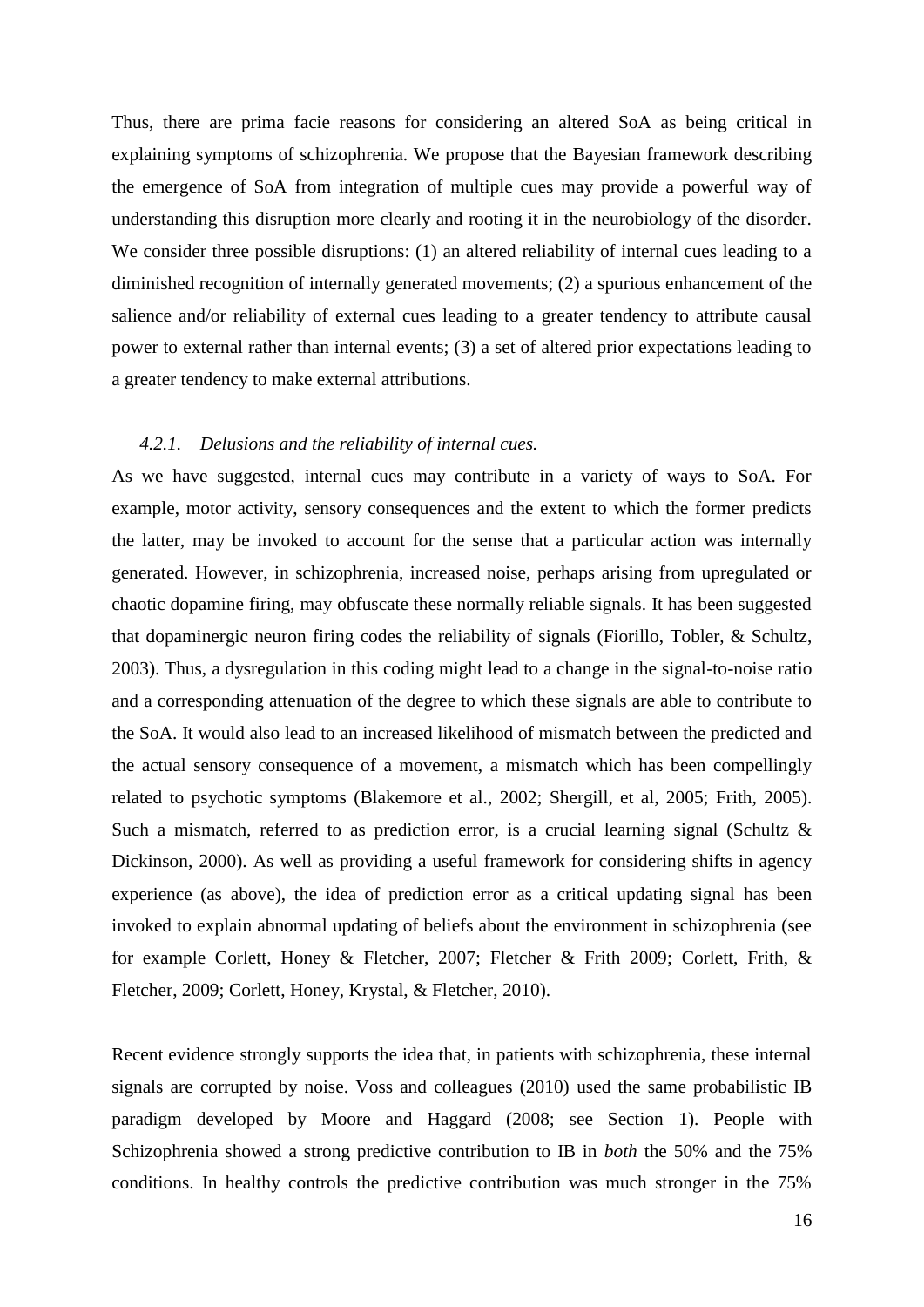condition (replicating Moore & Haggard's, 2008, finding). These data show that prediction in schizophrenia was noisy: The predictive contribution to IB was insensitive to actual outcome probability. Intriguingly, people with schizophrenia also showed an increase in the contribution of external agency cues to IB. This is predicted by the cue integration framework: The SoA is dominated by the most reliable source of information.

This finding is compatible with a study by Synofzik, Thier, Leube, Schlotterbeck, and Lindner (2010) using an agency attribution paradigm. They showed that agency judgments in people with schizophrenia relied more strongly on visual feedback about an action rather than on internal sensorimotor cues. Moreover, the degree of reliance on external visual feedback appeared to be associated with the reliability of internal sensorimotor information about the action: The variability of internal sensorimotor information in patients was approximately twice that of controls, and the influence of external visual feedback about the action in patients was about twice that of controls. This is compatible with predictions made within a cue integration framework.

One might further predict that a reduction in the reliability of internal signals could lead to a weakening of the sense of bodily ownership, a suggestion in keeping with the increased propensity of people with schizophrenia to experience illusory body ownership (Peled, Ritsner, Hirschmann, Geva, & Modai, 2000). In short, noisy (and therefore unpredictable) internal signals produce an enhanced tendency to attribute changes to external agents rather than to oneself.

# *4.2.2. Delusions and the spurious enhancement of external cues*

Previous models of schizophrenia have suggested that environmental stimuli and events acquire an importance or salience that leads to their incorporation into the sufferer's beliefs about of the world. This model of excessive salience has been linked to dopaminergic dysregulation and has been invoked to account for both the symptoms and the characteristic response to treatment (Kapur, 2003). Moreover, frequent reference has been made to the observation that patients with schizophrenia often see meaningful links between fortuitously co-occurring events (so-called "apophenia"). Schneider (1930) commented on a pronounced tendency to see connections both between coincident external events and between simultaneously occurring external event and internal "impressions" or percepts.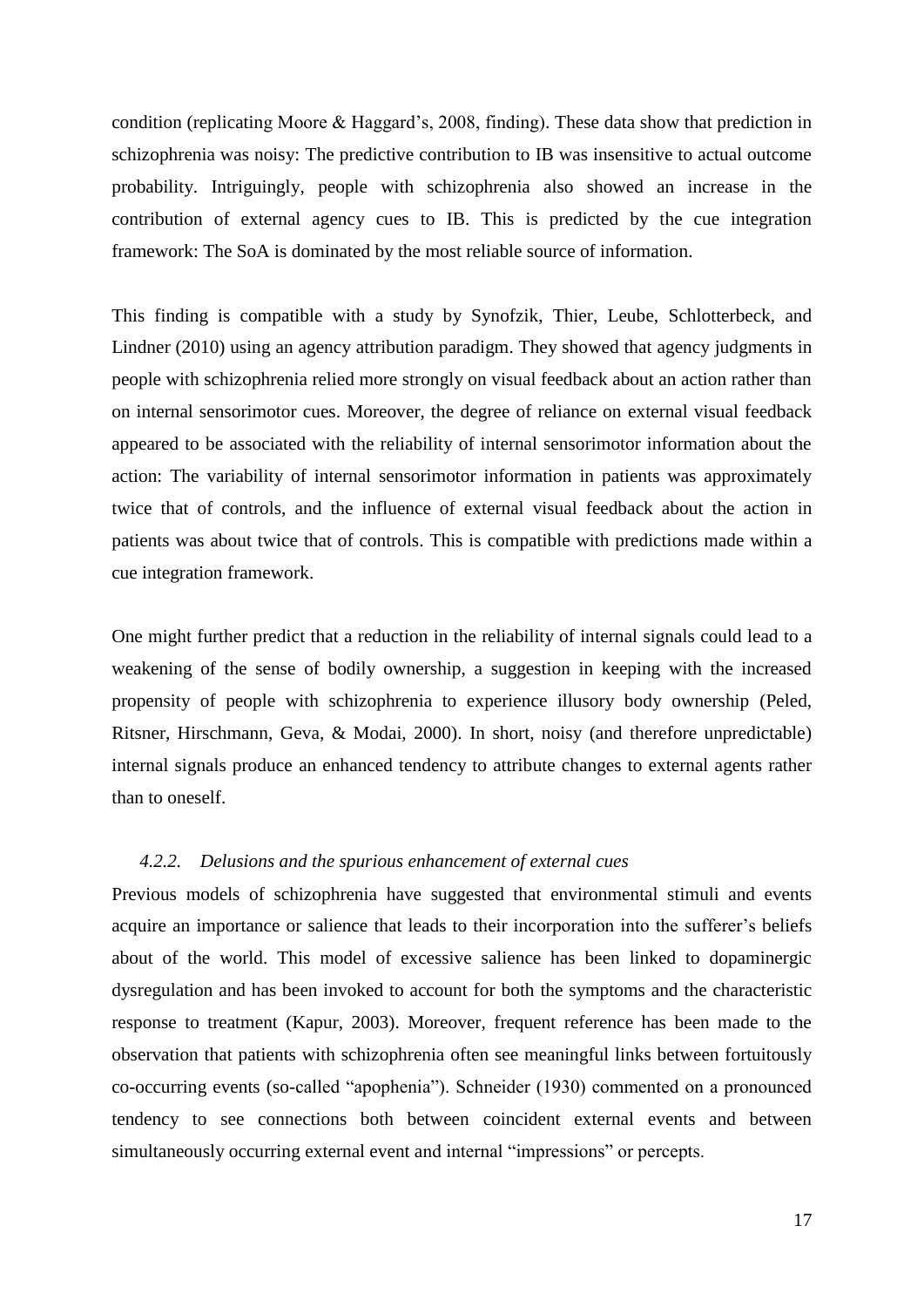This alteration in the perceived salience of external events, and the corresponding reallocation of attention towards them (and away from internal signals), may alter the weightings applied in the process of cue integration. This could lead to a fundamental alteration in the SoA. Spurious but compelling associations between external occurrences, or between external events and internal experiences, could lead to a failure to attribute correctly an event to oneself. For example, if, as one moved, there was a coincident noise (a car horn perhaps), then the enhanced, inappropriate association between one's movement and the noise might lead to the experience that one had caused the noise by one's movement, or, alternatively, that the sensation of movement was in some way caused by the noise. The latter could ultimately lead to the delusion of control, particularly when compounded by the noisy sensorimotor signals discussed above.

#### *4.2.3. Delusions and prior expectations*

There are many examples in healthy people of the illusion of being in control when one is not (e.g. Langer, 1975) or, conversely, of the sense that one's own movements are actually under some external control. Such illusions of control can arise as a consequence of sufficiently strong prior beliefs. A good example of this is the "table-turning" phenomenon wherein groups of necromancers experience a table moving, apparently under the control of the spirit world. Using force sensors, Michael Faraday (1853) showed that actually, the movements of the table depended upon forces from the living rather than the dead. Ouija boards, hypnotism and facilitated communication are further examples of how prior beliefs fundamentally alter the experience of SoA or, in Wegner's elegant description: '...the simple belief that the action can come from the other person is the main basis of action projection. It is the attribution to outside agency, in other words, that helps to fuel the loss of conscious will. Once the belief in outside agency is in place, the processes for interpreting one's own action are rocked at the base' (Wegner, 2002; p.199)

This is a phenomenon that has been replicated experimentally (Wegner, Fuller, & Sparrow, 2003). Prior expectations clearly, therefore, influence on SoA. This is important to bear in mind when considering delusions. Recent models of psychotic experience and belief have considered the importance of altered or aberrant priors (See Fletcher & Frith, 2009; Corlett et al., 2009; Corlett et al., 2010). Such ideas are necessarily speculative but the clear tendency of people with delusions to use prior information in distinct, sub-optimal ways (e.g. Woodward, Moritz, & Chen, 2006; Woodward, Buchy, Moritz, & Liotti, 2007) must be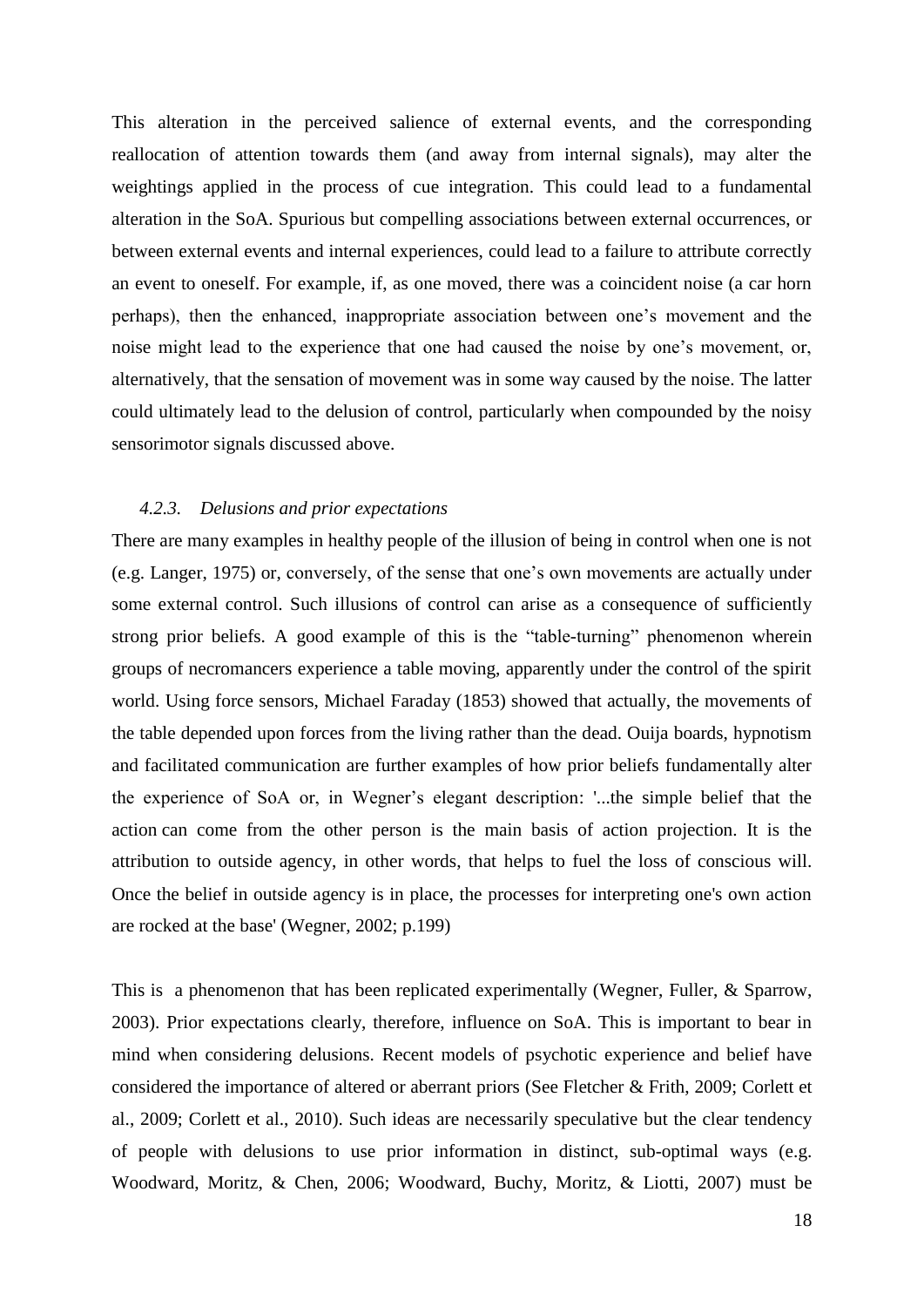considered relevant to their experiences of action and agency particularly when so many of their symptoms involve erroneous external attribution. In short, once the belief has formed that one is under external control, particularly in the setting of noisy internal cueing, this belief generally shapes the interpretation of one's experiences.

#### **6. Concluding remarks**

We have reviewed and elaborated on the cue integration approach introduced by Moore, Wegner & Haggard (2009), placing this approach within the context of well-established cue integration models of human perception and outlining its possible contribution to the understanding of SoA in both health and disease. We acknowledge that much of this is speculative though argue that there are a number of instances, in the context of both normal and disrupted SoA, where this perspective – that weighted integration of multiple, internal and external, cues together with prior beliefs contributes to and shapes the emergent SoA – provides a useful framework for understanding experimental and clinical phenomena. Clearly further research explicitly testing the predictions made by the cue integration framework is required. One approach, as we suggest above, would be to adopt paradigms used in previous research on human perception (e.g. Ernst & Banks, 2002) in which the reliability of several cues is systematically manipulated and dissociated

Other outstanding issues concern the specific details of the framework. For example, the contribution of internal motoric cues to SoA is likely to be asynchronous with external agency cues based on sensory feedback about the action, which are necessarily processed later. Such asynchrony can be problematic for cue integration (Ernst & Bülthoff, 2004). One possible solution would be to consider a dynamical cue integration mechanism that updates its estimates as new information becomes available (these are known as 'Kalman filter' approaches).

A recurring theoretical problem in the discussion of Bayesian frameworks such as this concerns the origins of 'priors'. One possibility is that there may be a natural tendency to be biased towards ascribing agency to oneself under conditions of uncertainty (e.g. Farrer et al., 2008; Desantis et al., 2011), i.e. the prior for "self" is inherently stronger than for "other". We can only speculate on whether or not this might confer some advantage. However, it appears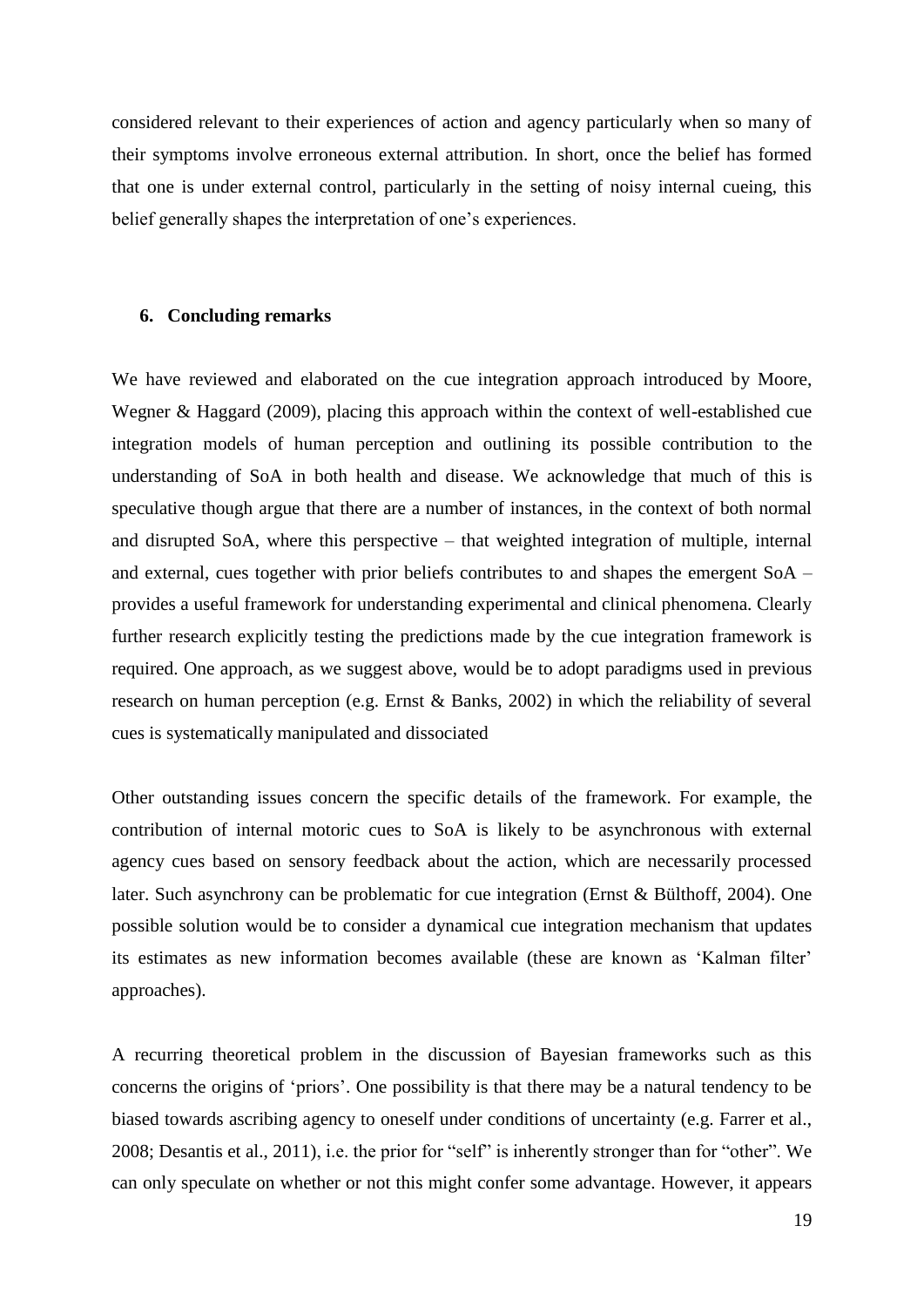that, even in infants, there is a remarkable ability to flexibly shift between self- and otherattributions (see Gweon & Schulz, 2011). This suggests that, if there is an inherently greater prior for self under uncertainty, it is easily overcome by experience. One thing that is worth noting is that if, as we suggest happens in schizophrenia, one repeatedly but unsuccessfully tries to minimise error and uncertainty, then this could enhance the prior for external rather than internal control. This in turn may lead to the strong belief that one is being controlled and persecuted by some external agent, with this belief itself acting as a strong prior in further interactions with the world. Key to this proposal is 'abductive inference', or inference to the best explanation. Abductive inference was raised and thoroughly examined by Charles Pierce at the turn of the  $19<sup>th</sup>$  century (see (Peirce, Putnman, Ketner, 1992)). It involves determining the most likely cause of an *unexpected* event. As we have described above, persistent error signalling is implicated in the pathogenesis of schizophrenia. Over time the patient will repeatedly experience the sensory consequences of their actions as being *unexpected*. The patient may conclude, therefore, that they are not in control of their actions (see Coltheart, Menzies & Sutton, 2010, for a review of the putative role of abductive inference in delusion formation). As we suggest above, once the belief has formed that one is under external control, particularly in the setting of noisy internal cueing, the interpretation of one's experiences is shaped by this belief.

Despite the current limitations, which arise from a lack of evidence more than from a failure of the explanatory power of the framework, we suggest that the cue integration approach holds real promise in shedding light on the cognitive processes supporting SoA. In particular, its application to schizophrenia may prove important in relating the subjective experiences that characterise the disorder to the underlying neural and neurochemical disturbances.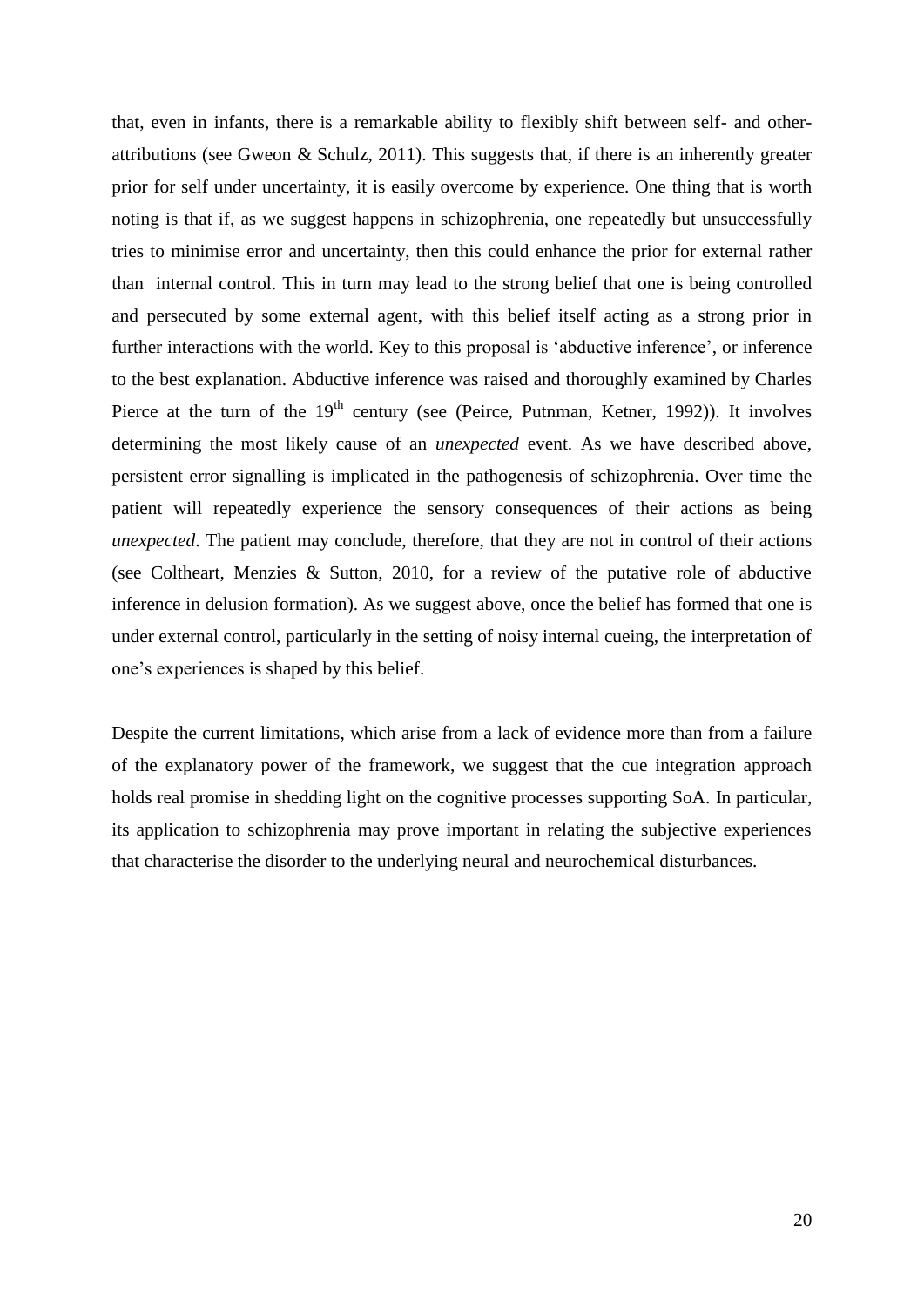# **References**

- Archibald SJ, Mateer CA, Kerns KA (2001) Utilization Behavior: Clinical Manifestations and Neurological Mechanisms Neuropsychology *Review 11 (3)*
- Baier, B., & Karnath, H. O. (2008). Tight link between our sense of limb ownership and selfawareness of actions. *Stroke*, *39*(2), 486.
- Blakemore, S. J., Wolpert, D. & Frith, C. (2000). Why can't you tickle yourself? *Neuroreport*, *11*(11), R11-6.
- Blakemore, S., Wolpert, Daniel, & Frith, Christopher. (2002). Abnormalities in the awareness of action. *Trends in Cognitive Sciences*, *6*(6), 237-242.
- Cantagallo, A., Spinazzola, L., Rabuffetti, M., & Della Sala, S. (2010). Verbal commands help the execution of endogenous movements in anarchic hand. *Neuropsychological rehabilitation*, *20*(3), 406–422.
- Coltheart, M., Menzies, P., & Sutton, J. (2010). Abductive inference and delusional belief. *Cognitive Neuropsychiatry*, *15*(1), 261-287. doi:10.1080/13546800903439120
- Corlett, P. R., Frith, C D, & Fletcher, P C. (2009). From drugs to deprivation: a Bayesian framework for understanding models of psychosis. *Psychopharmacology*, *206*(4), 515-530. doi:10.1007/s00213-009-1561-0
- Corlett, P. R., Honey, G. D., Krystal, J. H., & Fletcher, P. C. (2010). Glutamatergic Model Psychoses: Prediction Error, Learning, and Inference. *Neuropsychopharmacology*.
- Desantis, A., Roussel, C., & Waszak, F. (2011). On the influence of causal beliefs on the feeling of agency. *Consciousness and Cognition*.
- Ernst, M. O, & Banks, M. S. (2002). Humans integrate visual and haptic information in a statistically optimal fashion. *Nature*, *415*(6870), 429–433.
- Ernst, Marc O, & Bülthoff, H. H. (2004). Merging the senses into a robust percept. *Trends in Cognitive Sciences*, *8*(4), 162-169. doi:10.1016/j.tics.2004.02.002
- Faraday, M. (1853) Experimental investigation of table turning. *Athenaeum (July)*, 801–803.
- Farrer, C., Frey, S. H., Van Horn, J. D., Tunik, E., Turk, D., Inati, S., & Grafton, S. T. (2008). The angular gyrus computes action awareness representations. *Cerebral Cortex (New York, N.Y.: 1991)*, *18*(2), 254-61. doi:10.1093/cercor/bhm050
- Feinberg, T. E., Roane, D. M., & Ali, J. (2000). Illusory limb movements in anosognosia for hemiplegia. *Journal of Neurology, Neurosurgery & Psychiatry*, *68*(4), 511.
- Feinberg, T. E., Schindler, R. J., Flanagan, N. G., & Haber, L. D. (1992). Two alien hand syndromes. *Neurology*, *42*(1), 19.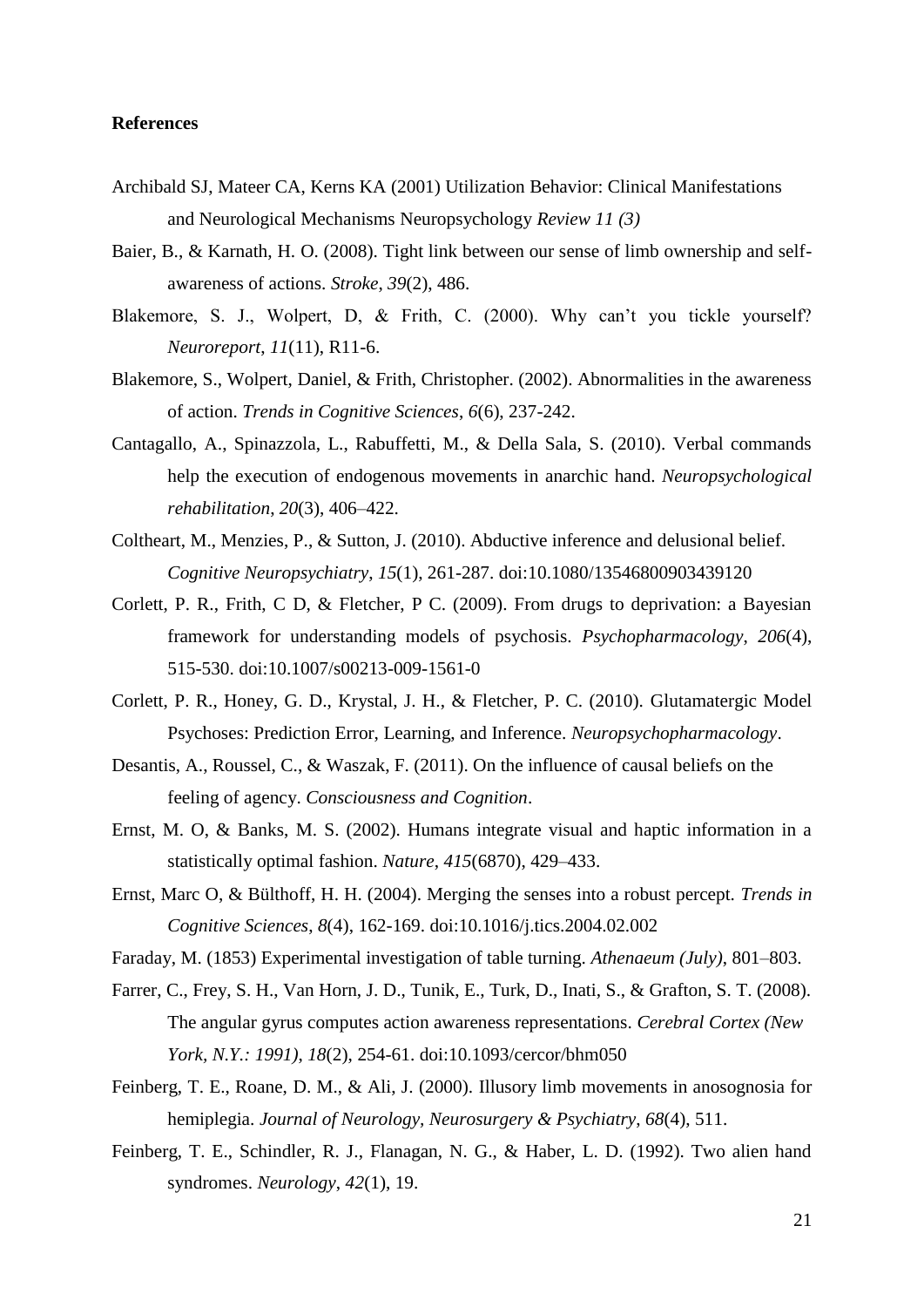- Fiorillo, C. D., Tobler, P. N., & Schultz, W. (2003). Discrete coding of reward probability and uncertainty by dopamine neurons. *Science*, *299*(5614), 1898.
- Fletcher, Paul C, & Frith, Chris D. (2009). Perceiving is believing: a Bayesian approach to explaining the positive symptoms of schizophrenia. *Nature Reviews. Neuroscience*, *10*(1), 48-58. doi:10.1038/nrn2536
- Frith, Chris. (2005). The self in action: lessons from delusions of control. *Consciousness and Cognition*, *14*(4), 752-70. doi:10.1016/j.concog.2005.04.002
- Frith, C. D., Blakemore, S. J., & Wolpert, D. M. (2000). Abnormalities in the awareness and control of action. *Philosophical Transactions of the Royal Society of London. Series B, Biological Sciences*, *355*(1404), 1771-88. doi:10.1098/rstb.2000.0734
- Gweon, H., & Schulz, L. (2011). 16-month-olds rationally infer causes of failed actions. *Science (New York, N.Y.)*, *332*(6037), 1524. doi:10.1126/science.1204493
- Haggard, P. (2005). Conscious intention and motor cognition. *Trends in Cognitive Sciences*, *9*(6), 290-5. doi:10.1016/j.tics.2005.04.012
- Haggard, P., Clark, S., & Kalogeras, J. (2002). Voluntary action and conscious awareness. *Nature Neuroscience*, *5*(4), 382-5. doi:10.1038/nn827
- Hall, L., Johansson, P., T\ärning, B., Sikstr\öm, S., & Deutgen, T. (2010). Magic at the marketplace: Choice blindness for the taste of jam and the smell of tea. *Cognition*.
- Johansson, P., Hall, L., Sikstr\öm, S., & Olsson, A. (2005). Failure to detect mismatches between intention and outcome in a simple decision task. *Science*, *310*(5745), 116.
- Kapur, S. (2003). Psychosis as a state of aberrant salience: a framework linking biology, phenomenology, and pharmacology in schizophrenia. *The American Journal of Psychiatry*, *160*(1), 13-23.
- Keefe, R. S. E., Arnold, M. C., Bayen, U. J., McEvoy, J. P., & Wilson, W. H. (2002). Sourcemonitoring deficits for self-generated stimuli in schizophrenia: multinomial modeling of data from three sources. *Schizophrenia Research*, *57*(1), 51-67. doi:10.1016/S0920- 9964(01)00306-1
- Knill, D. C., & Pouget, A. (2004). The Bayesian brain: the role of uncertainty in neural coding and computation. *TRENDS in Neurosciences*, *27*(12), 712–719.
- Langer, E. J. (1975). The illusion of control. *Journal of personality and social psychology*, *32*(2), 311–328.
- Lhermitte, F. (1983). "Utilization behaviour" and its relation to lesions of the frontal lobes. *Brain: A Journal of Neurology*, *106 (Pt 2)*, 237-255.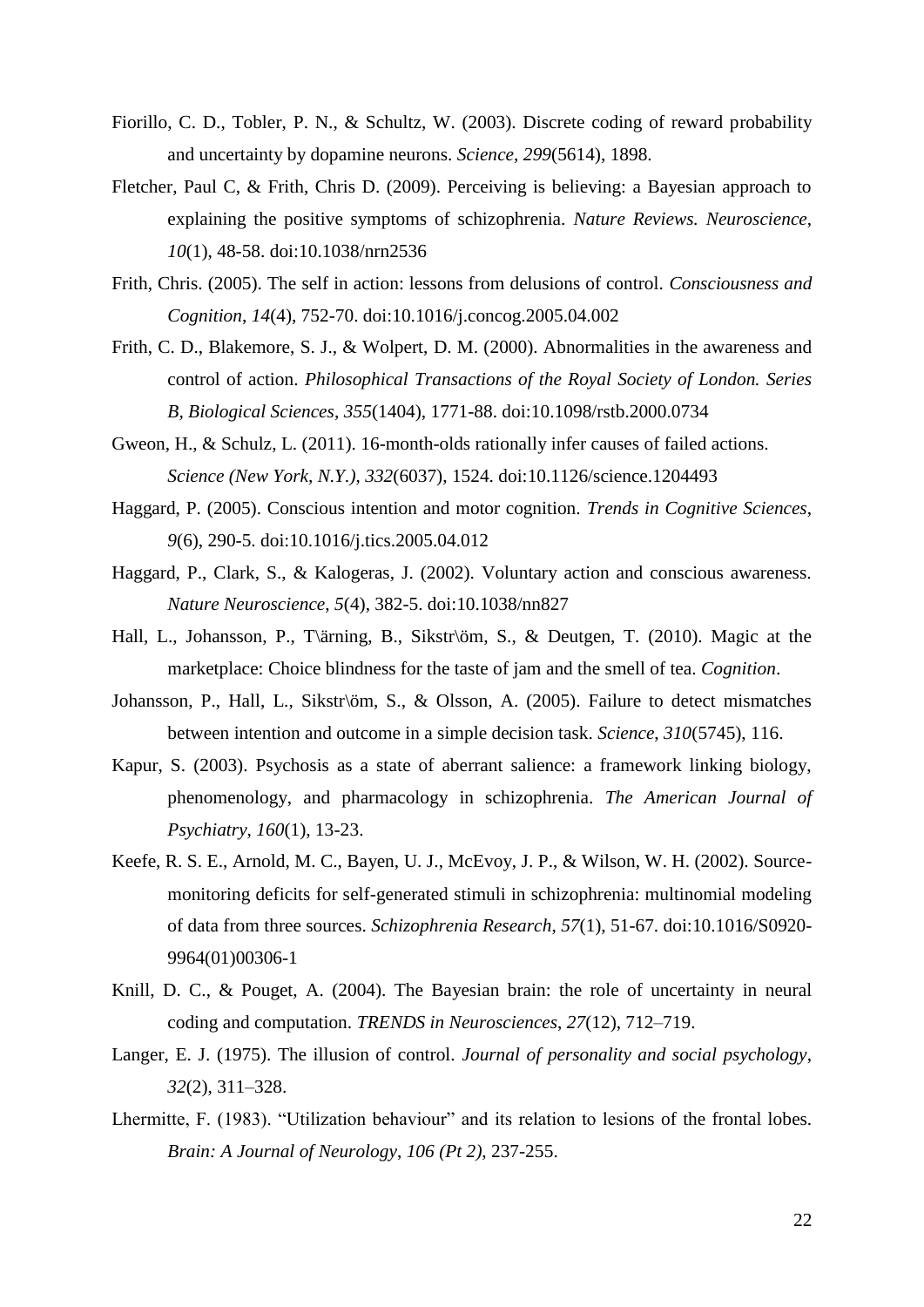[Lhermitte F,](http://www.ncbi.nlm.nih.gov/pubmed?term=%22Lhermitte%20F%22%5BAuthor%5D) [Pillon B,](http://www.ncbi.nlm.nih.gov/pubmed?term=%22Pillon%20B%22%5BAuthor%5D) [Serdaru M.](http://www.ncbi.nlm.nih.gov/pubmed?term=%22Serdaru%20M%22%5BAuthor%5D) (1986) Human autonomy and the frontal lobes. Part I: Imitation and utilization behavior: a neuropsychological study of 75 patients.

[Ann Neurol.](javascript:AL_get(this,%20) 19(4):326-34.

Lhermitte F. (1986) Human autonomy and the frontal lobes. Part II. Patient behaviour in complex and social situations: the "environmental dependency syndrome".

Ann Neurol 19:335-343

- Marchetti, C., & Della Sala, S. (1998). Disentangling the alien and anarchic hand. *Cognitive Neuropsychiatry*.
- Moore, J. W., & Haggard, P. (2010). Intentional binding and higher order agency experience. *Consciousness and Cognition*, *19*(1), 490-491. doi:10.1016/j.concog.2009.11.007
- Moore, J. W., Wegner, Daniel M, & Haggard, P. (2009). Modulating the sense of agency with external cues. *Consciousness and Cognition*, *18*(4), 1056-1064. doi:10.1016/j.concog.2009.05.004
- Moore, J., & Haggard, P. (2008c). Awareness of action: Inference and prediction. *Consciousness and Cognition*, *17*(1), 136-44. doi:10.1016/j.concog.2006.12.004

[Pacherie E](http://www.ncbi.nlm.nih.gov/pubmed?term=%22Pacherie%20E%22%5BAuthor%5D) (2007) The anarchic hand syndrome and utilization behavior: a window onto agentive self-awareness

[Funct Neurol](javascript:AL_get(this,%20) 22(4):211-7.

- Peirce, C. S., Putnam, H., & Ketner, K. L. (1992). *Reasoning and the Logic of Things*. Harvard University Press.
- Peled, A., Ritsner, M., Hirschmann, S., Geva, A. B., & Modai, I. (2000). Touch feel illusion in schizophrenic patients. *Biological Psychiatry*, *48*(11), 1105-1108. doi:10.1016/S0006-3223(00)00947-1
- Pronin, E., Wegner, D. M, McCarthy, K., & Rodriguez, S. (2006). Everyday Magical Powers: The Role of Apparent Mental Causation in the Overestimation of Personal Influence. *Journal of Personality and Social Psychology*, *91*(2), 218–231.

Schneider, C. (1930). *Die Psychologie der Schizophrenen*. Leipzig, Germany Thieme.

- Schultz, W., & Dickinson, A. (2000). Neuronal coding of prediction errors. *Annual Review of Neuroscience*, *23*, 473-500. doi:10.1146/annurev.neuro.23.1.473
- [Shergill SS,](http://www.ncbi.nlm.nih.gov/pubmed?term=%22Shergill%20SS%22%5BAuthor%5D) [Samson G,](http://www.ncbi.nlm.nih.gov/pubmed?term=%22Samson%20G%22%5BAuthor%5D) [Bays](http://www.ncbi.nlm.nih.gov/pubmed?term=%22Bays%20PM%22%5BAuthor%5D) PM, [Frith CD,](http://www.ncbi.nlm.nih.gov/pubmed?term=%22Frith%20CD%22%5BAuthor%5D) [Wolpert DM](http://www.ncbi.nlm.nih.gov/pubmed?term=%22Wolpert%20DM%22%5BAuthor%5D) (2005) Evidence for sensory prediction deficits in schizophreni[aAm J Psychiatry.](javascript:AL_get(this,%20) 162(12):2384-6.
- Simons, J. S., Davis, S. W., Gilbert, S. J., Frith, Chris D., & Burgess, P. W. (2006). Discriminating imagined from perceived information engages brain areas implicated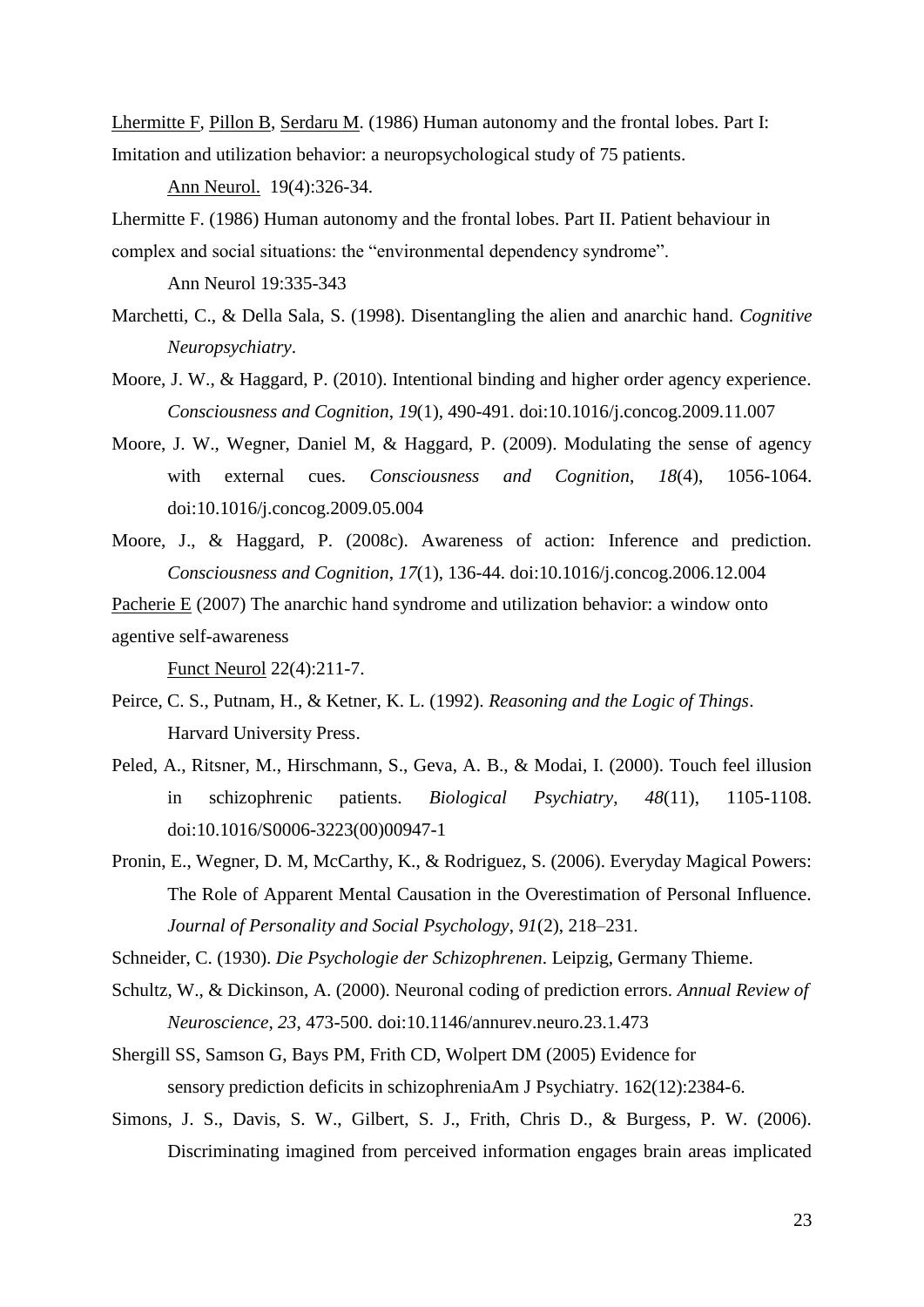in schizophrenia. *NeuroImage*, *32*(2), 696-703. doi:10.1016/j.neuroimage.2006.04.209

- Spence SA (2002) Alien motor phenomena: A window on to agency. Cognitive Neuropsychiatry [7](http://www.informaworld.com/smpp/title~db=all~content=t713659088~tab=issueslist~branches=7) (3): 211 - 220
- Synofzik, M., Vosgerau, G., & Lindner, A. (2009). Me or not me-An optimal integration of agency cues? *Consciousness and cognition*, *18*(4), 1065–1068
- Synofzik, M., Vosgerau, G., & Newen, A. (2008). Beyond the comparator model: A multifactorial two-step account of agency. *Consciousness and Cognition*, *17*(1), 219- 239. doi:10.1016/j.concog.2007.03.010
- Synofzik, M., Thier, P., Leube, D. T., Schlotterbeck, P., & Lindner, A. (2009). Misattributions of agency in schizophrenia are based on imprecise predictions about the sensory consequences of one's actions. *Brain*.
- Synofzik, M., Thier, P., Leube, D. T., Schlotterbeck, P., & Lindner, A. (2010). Misattributions of agency in schizophrenia are based on imprecise predictions about the sensory consequences of one's actions. *Brain*, *133*(1), 262.
- Synofzik, Matthis, Vosgerau, G., & Newen, A. (2008). I move, therefore I am: A new theoretical framework to investigate agency and ownership. *Consciousness and Cognition*, *17*(2), 411-424. doi:16/j.concog.2008.03.008
- Voss, M., Moore, J., Hauser, M., Gallinat, J., Heinz, A., & Haggard, P. (2010). Altered awareness of action in schizophrenia: a specific deficit in predicting action consequences. *Brain: A Journal of Neurology*. doi:10.1093/brain/awq152
- Wegner, D M, & Wheatley, T. (1999). Apparent mental causation. Sources of the experience of will. *The American Psychologist*, *54*(7), 480-92.
- Wegner, D. M, Fuller, V. A., & Sparrow, B. (2003). Clever Hands: Uncontrolled Intelligence in Facilitated Communication. *Journal of Personality and Social Psychology*, *85*(1), 5–19.
- Wegner, D. M. (2002). *The Illusion of Conscious Will*. MIT Press.
- Wegner, D. M., & Sparrow, B. (2004). Authorship Processing. In M.S. Gazzaniga (ed.), The New Cognitive Neurosciences, Third Edition. Cambridge, MA: MIT Press
- Wegner, D. M., Sparrow, B., & Winerman, L. (2004). Vicarious agency: experiencing control over the movements of others. *Journal of Personality and Social Psychology*, *86*(6), 838-848. doi:10.1037/0022-3514.86.6.838
- Wegner, D M. (2003). The mind's best trick: how we experience conscious will. *Trends in Cognitive Sciences*, *7*(2), 65-69.